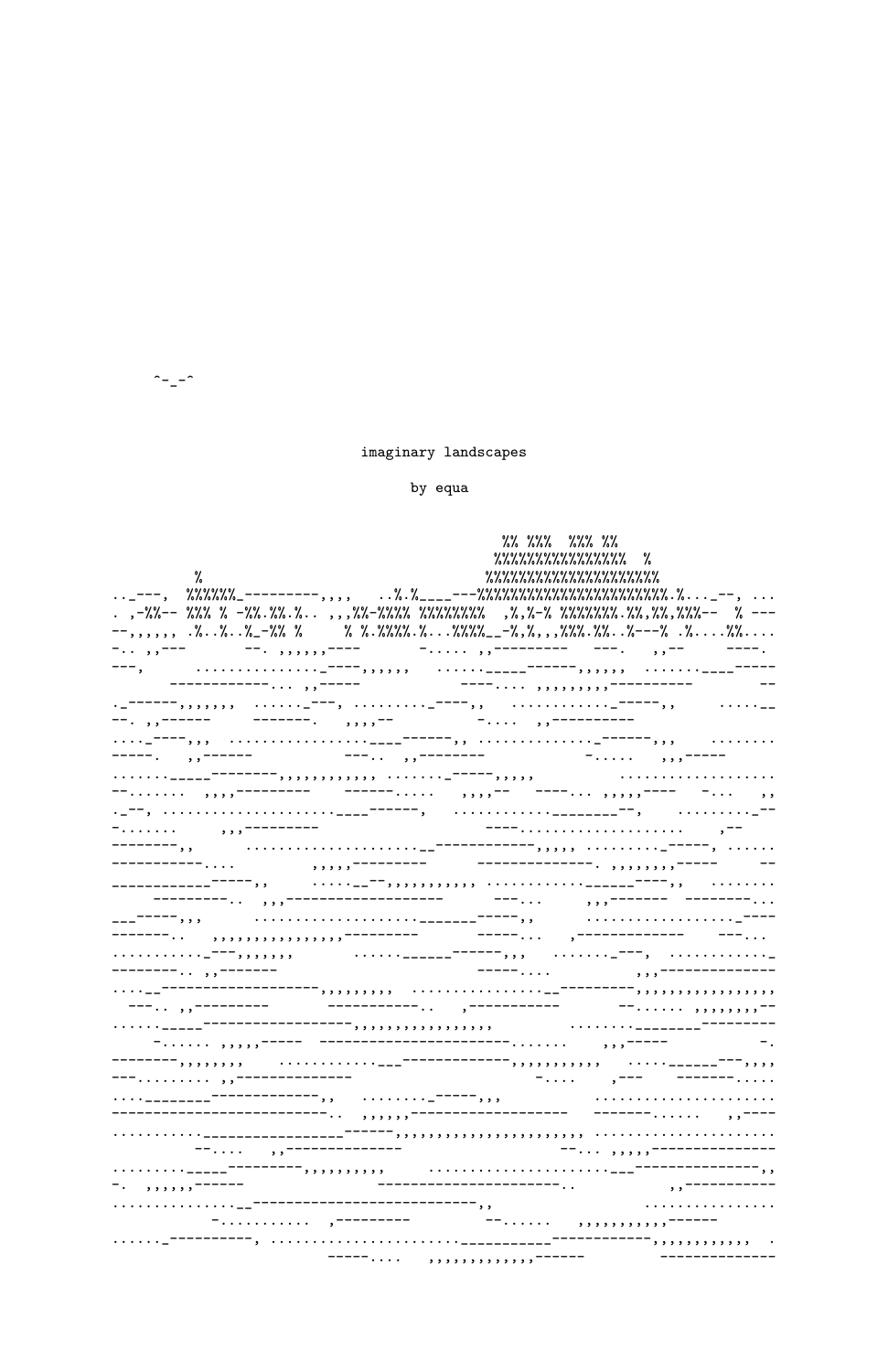

this work is licensed under a creative commons attribution-noncommercial-sharealike 4.0 international license: http://creativecommons.org/licenses/by-nc-sa/4.0/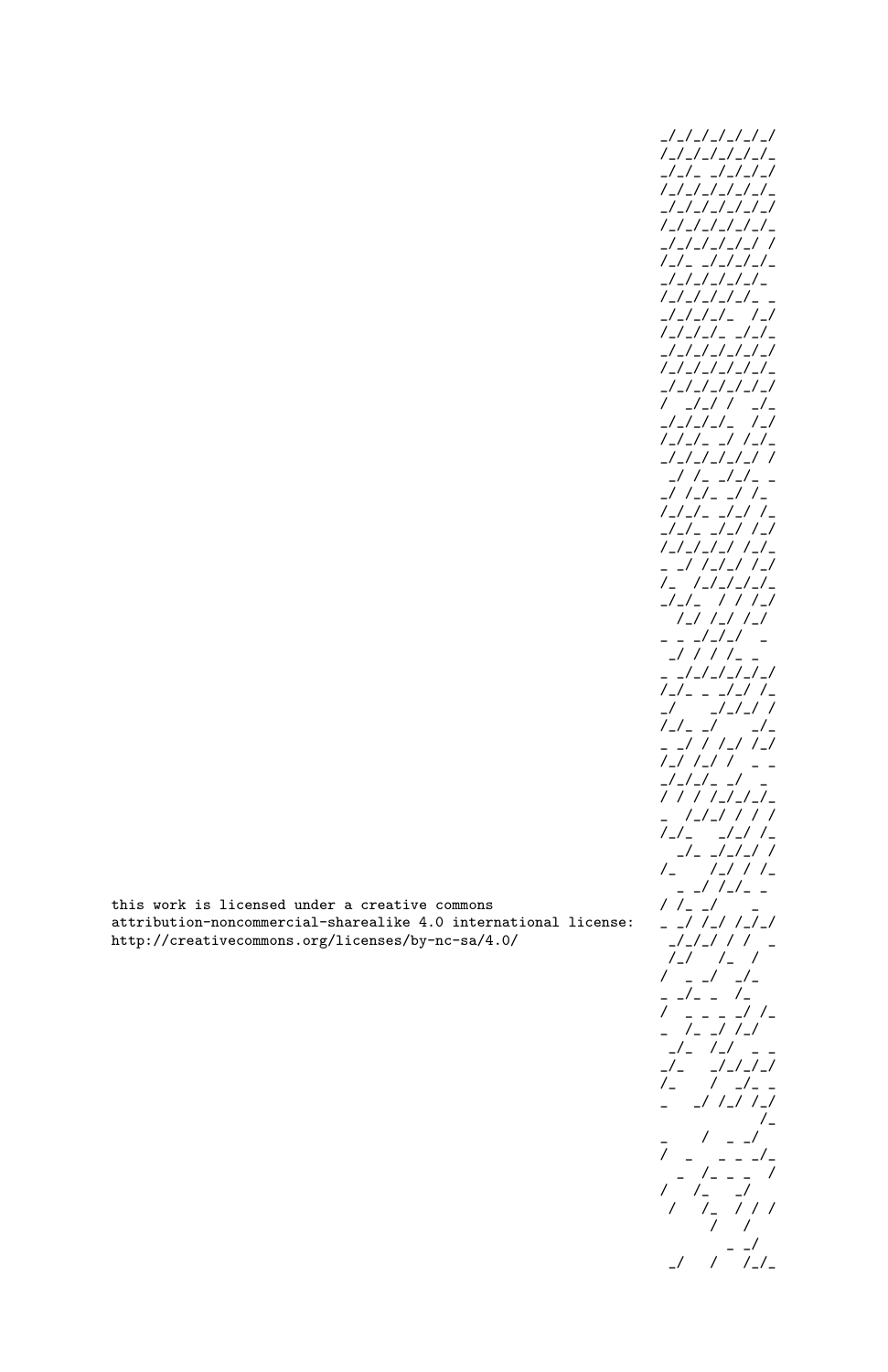\_TT\_~~~~~\_>J<JJ>\_>~~>T<><>T>T<>\_>JTT>\_Y>J~Y~><J~Y>\_TYY>Y~<TYY\_<T<\_^<J<~~J~T~>>T Y<^\_<>\_^^<Y<J<^Y>>>~~~>\_~TJ>YY>^\_~~Y<>><J>~TT~>JJ>^~<^~^^<<<<>\_>^<~>>\_>>J~<<<~` >^YT\_~J\_JYY<J>Y<<<\_T~~^~T>~~><<>\_><>>>>>J~~<~~~~\_T<Y>><J~Y^~\_J>JT^<>~>\_<<~T~J>>7> <Y\_~~<>T>>\_<T\_~<~~~\_^JT\_<Y<>JJ~YT>\_<>~~~~>\_~JYY~~>YT\_~J<JJ<<<Y~JY<<J<<Y<JYYTT~ ~>~Y<T~\_<T<<Y>>TYYJ~<>>JY>^Y<J<>~J<<<>\_J\_<<T~>>Y^^~\_TJ<JJ>>><<\_~^J<~<>>Y~T<<~J TT,,>YJ>~<>T\_>~<<T>~~TT<JJJT~T<<>\_<\_\_<\_J>J^JY<<<>~Y"J>~\_^^>>>^\_J"^>~~JTTY>F}^"\_Y>^<br>-~>,~<-\_>Y-T,YT\_Y>\_~<\*J><<Y^Y^J~<\*Y^>><\_\_>^>\_~<>>^\_^">T\^~\_YTTY>7}}~\_Y>~<br>-~>,~<-\_>Y-T,YT\_Y>\_~<~J><<<<^Y^J~<<\*Y^J~<\*Y>><\_\_>^>\_~<>7^\_^~^\_^">7 -,.- ,> -,-,J\_,J~Y,<~T~>~J><YY~^J<<><Y<<<<>><<<<YJT>~<<<YJT>~YTT~<~>><<<~Y\_^>><<<</ ...-.,-,-,--...--,>-,>T>~J<J\_>>TY<~<Y><<<Y~><<>><><>>>>>>J>^J\_>~<\_~>~<<<<<<<< ^~ T  $\begin{array}{lll} -,-,\,,\,,\,,\,-\,,\,,\,,\,,\,\,,\,,\,\,,\,,\,\,,\,\,,\,\,,\,\,,\,\,\rangle\langle YY^>Y^> <\!\!>^<\!\!>^<\!\!Y^-\,,\,\, \langle YTT\_J<\!\!>^>~\!\!>\_\_\_\!\!Z^<\!\!Z^-\,,\,\, J^T_-\,\,\,,\,\,\, \rangle^T_1\, \langle YJ\!\!Z^<\!\!Y^<\!\!Z^<\!\!Z^<\!\!Z^<\!\!Z^<\!\!Z^<\!\!Z^<\!\!Z^<\!\!Z^<\!\!Z^<\!\!Z^<\!\!$  $\sim$ ,<<\_,<Y -<  $\sim$ .  $\sim$ ,-,,-,----, .-,-,--.,^~,TJ<\_>TYJJY^^TY~~~T<~^><~^>>>>>> %  $\,<\,$ . ,.---, .--,.. .,...- <mark>~~TY><\_<~TTYJJ~^T<^<T-~Y<-<</mark>,  $\tilde{\phantom{a}}$  $\overline{\epsilon}$  $\sim$  $\mathbf{z}$  $\overline{\phantom{a}}$ ., ----.<, .  $\overline{\phantom{a}}$ ,  $-\langle -\cdot, \cdot, \cdot, \cdot, \cdot, -\rangle^*, \rangle$  J\_">Y<<^\_, - $\rightarrow$   $\times$ ,, %  $>\,<$ <%  $\left\langle \cdot\right\rangle _{z_{>}}$ ...,...,..,-.. -.-,. .,<%> -,Y-~><,<~>>J,^. < . ,< . .%...->  $\langle$  $\overline{\phantom{a}}$  $\cdot$  <  $\,>\,$  $\%$  >  $\,$  ,  $\%$  $\%$ % %  $J\%$  $\rightarrow$  $\langle , , ,$ %.  $\,>\,$  , %  $\%$  $\rightarrow$  ,  $, ,$  $\,<$  $\cdot$  %.  $\rightarrow$  $-\%$  < %  $\sim$   $\sim$  $~\sim$ %  $\frac{9}{100}$ ,  $-\frac{5}{100}$ ,  $-\frac{7}{100}$ ,  $-\frac{7}{100}$ ,  $-\frac{7}{100}$ ,  $-\frac{7}{100}$ ,  $-\frac{7}{100}$ ,  $-\frac{7}{100}$ ,  $-\frac{7}{100}$ ,  $-\frac{7}{100}$ ,  $-\frac{7}{100}$ ,  $-\frac{7}{100}$ ,  $-\frac{7}{100}$ ,  $-\frac{7}{100}$ ,  $-\frac{7}{100}$ ,  $-\frac{7}{100}$ ,  $-\frac{7}{100}$ , . - - , <,..>%%. %<<%~~><</. - ~%> --~ >%%~~>,> >~%<<<%>><%%%~> <>> <>>~>>>>>><<% ,-<>>~%>-~~\_~%,~<<~%><~><%\_<,>>\_~\_%>%%~>~><>%<~~%%~<~%>~<>\_~\_>>%%~><~\_~\_ --%.~%,.>>~%>%.%, ~ ~<> << %<.<~~-%>>,<~, ~J<~-- %->~>~,<<<<,%>%% %<><%>~~  $<\!\!\:\!\langle\;\! \rangle,\;\! \rangle\!\!>><\!\!\!<\!\!\:\! \langle\;\! \rangle\!\!>><\!\!\!\cdot\;\! \rangle,\;\!-\!\!\!-\!\!\!><\!\!\!\cdot\;\! \rangle,\;\!-\!\!\!><\!\!\!\cdot\;\! \rangle\!\!>^<\!\!<\!\!\!\cdot\;\! \rangle,\;\!-\!\!\!><\!\!\!\cdot\;\! \rangle,\;\!-\!\!\!>^<\!\!\!-\!\!\!>^<\!\!\! \gamma\!-\!\!>\!\!>^<\!\!\!-\!\!\!>^<\!\!\!-\!\!\!-\!\!\!>^<\!\!\!-\!\!\!>^<\!\!\!-\!\!\!-\!\!\!$ >~->~-%>.>~>,><>%,%>%.<>% ><~%%-~~>,~~>>>><%<%<<~ ><>> ><~;<~"%~~ > ~~<>~~>%~%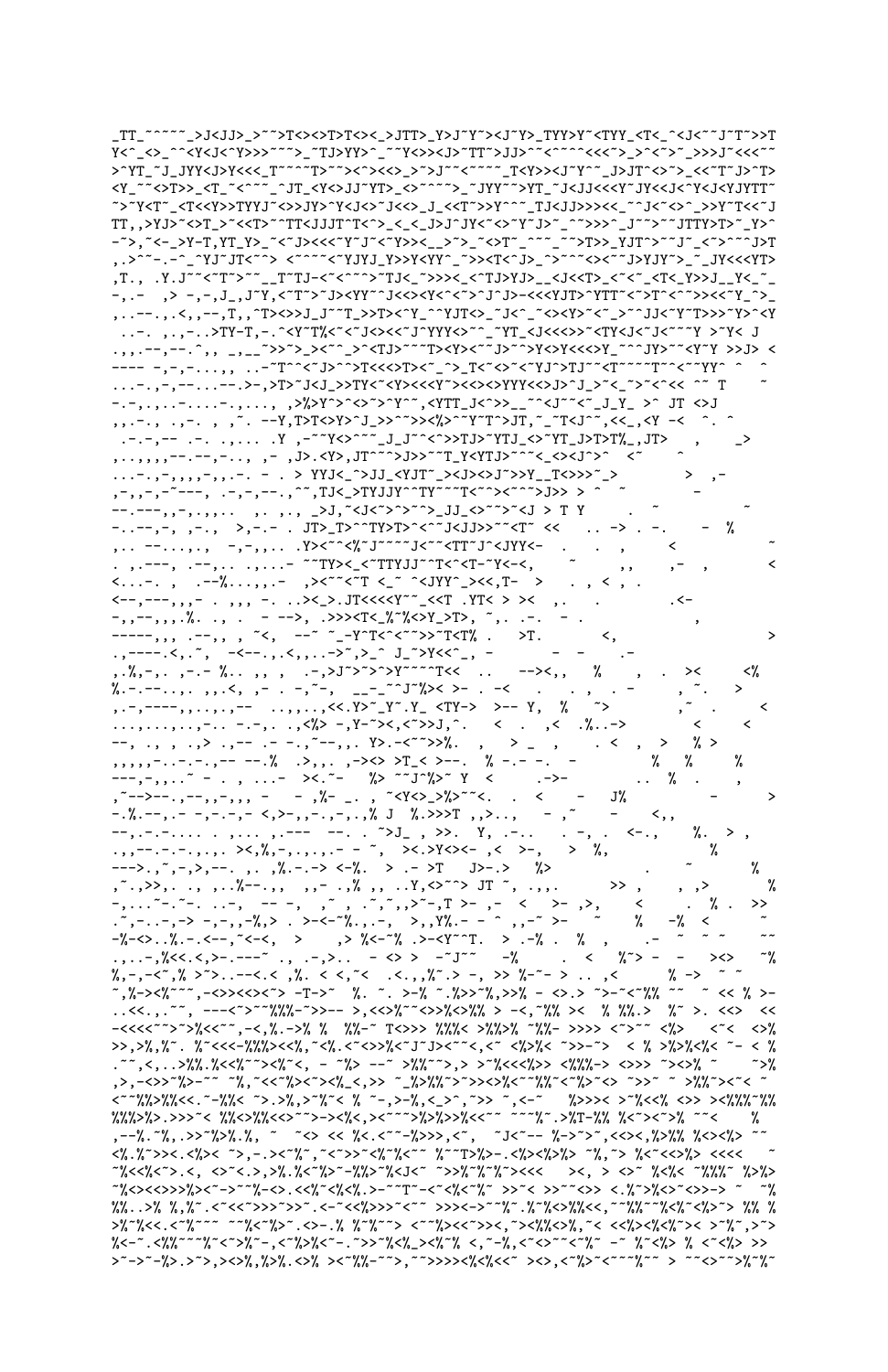$\star \star$   $\star$ .................=\*....\*\*...----......\*....\*\*-\*\*...\*.--.^//\*^/^\*^^\*\*^\*\*/\*///\*/^ -\*--\*\*.\*.\*\*.\*-.\*-..\*.-\*.--- \*-......\*^\*\*/^/^^\*\*//^/^^\*\*/\*\*\*\*///\*\*\*\*\*\*//^\*\*//^ ~ \*^\*\*\*\*/\*^\*/\*////\*////\*\*\*//\*\*<sup>~</sup>\*/\*/\*\*<sup>~</sup>\*%%%/%/\\\% \* \*\*/^\*^\*\*^/\*\*\*//^/^\*\*\*\*\*\*\*\*\*\*\*^\*\*??//\%%%/%%%/%%\ .. -\*. \*. -. \*. \*. . \*\*-. --. \*. . -\*\*\*/ \* ^^//^/\*/\*^/\*^\*\*\*\*\*\*^^\*\*^\*\*\*\*\*//'%%%\\\\\\%/\%%%%/  $---...--...$ \*\*.-.--.....\*..<sup>^</sup>/\*\*/\*\*/\*/\*/\*<sup>^</sup> `\*<sup>^</sup>\*\*/\*/^\*^//\*\/\%/\\%%/%%/%\\\/\\%\%/%\\/%% .---\*--...\*^\*/\*^\*\*\*\*\*\*/\*\*/\*\* \*\*-..\*/\*<sup>--</sup>\*/\*\*\*\*//\*/\*/\*/\*\* \* ~\*\*/~\*/\*^\/%%%//%%///%/%%\%//\\%/\\%\/%%\/\% \*\*^^^^^^/\*^\*\*\*/^/\*/^^^^^\*\* <sup>^</sup>/^\*/\*/\*^\*^^^\*\*/\*\*\*<sup>^</sup>\*^\* \*\*  $*$ /^^\*^\*\*\*/^^^///^^\*\*\*\*\*\* %/\\/\/%%\%\%%\\%%%%%%\%\%\%/%\%~~^^.^.~^ \*/^/\*//\*\*\*^\*\*^^\*\*^\*\*//\* /\*\*\*/\*\*\*\*\*^/^^\*^\*\*\*^\*\%/  $1***/*/***/**^*\\$ \*\*/\*\*\*\*\*\*\*\*//////////////// //%/\/%%\\%%//-/-./.-...^-...///./^.^.^^.^ ^^^^\*\%%\\%%\\%%X\\% % /\/%%\/%//\/\\\\/\%%  $-$ -----.//-/\$%%%\$ %\%\/\//%%/%\%%\%\% /-.^^///.^/.^/-/..<br>^---./.^^.-.^^--/- $\hat{ }$ ..\$%%\$%\$%\$%% //%\\\\%%%\%\/%\/\/ \$%%%%%\$%%\$%\$ /%/\\%%/%%///%\/%%/  $1.1 - -1 - 1.$ ...---^- $%$  \%\%/%%%/%%%%%/%%% \$\$%%\$%\$%\$%\$%%  $1 - 1 - -7 - 7$  / \$\$%%%  $\frac{1}{2}$   $\frac{1}{2}$   $\frac{1}{2}$   $\frac{1}{2}$   $\frac{1}{2}$   $\frac{1}{2}$   $\frac{1}{2}$   $\frac{1}{2}$   $\frac{1}{2}$   $\frac{1}{2}$   $\frac{1}{2}$   $\frac{1}{2}$   $\frac{1}{2}$   $\frac{1}{2}$   $\frac{1}{2}$   $\frac{1}{2}$   $\frac{1}{2}$   $\frac{1}{2}$   $\frac{1}{2}$   $\frac{1}{2}$   $\frac{1}{2}$   $\frac{1}{2}$   $\%$  \$%%\$\$%%%%\$  $. \cap \cap ... \cup \{ \frac{1}{2} \}$ %%%%%%%%%%  $\sqrt{\frac{1}{2}}$ \$%%\$\$\$\$\$%\$%\$%%%  $%$  %\$\$\$\$%\$%%\$\$  $-\infty$ ...--/...^-^. - $22.$  \$\$%\$\$%\$%\$ \$%%\$%\$\$%\$%\$  $1 - 11 - 11 = 1 - 11 = 1$  $$3232222$ \$\$\$\$\$%#%\$%#  $1 - 1.111 - 1.1$  $$32233233$ \$##%#%&&&\$  $\hat{z}$  /-..--^.^-.  $$ %8%3$$ #%%#\$\$%\$\$#  $1/2 - 1 - 1$ %\$%\$%\$ \$%%\$#\$#%  $-1/(-1)^{n}$ /^. \$\$%%% &%&%%#\$%  $-7$ ....^./%  $8.8 \pm 2.$  $%$ \$\$%%&%  $-22/38$  $\%$ & %\$\$&& %%\$%\$%%\$% &  $22# ##$ ##### %%\$\$%%\$%% \$  $%$ \$\$%%\$%\$% ####  $23232323$ ####  $\frac{22225252}{8}$ # ## %\$\$%%\$\$  $#$  $\frac{22255}{200}$  $#$ \$%%\$\$\$  $&#</math> <math display="inline">#</math> <math display="inline">%</math>$ &\$\$&\$  $%$  %\$ #  $&\n%$  $#$ 

%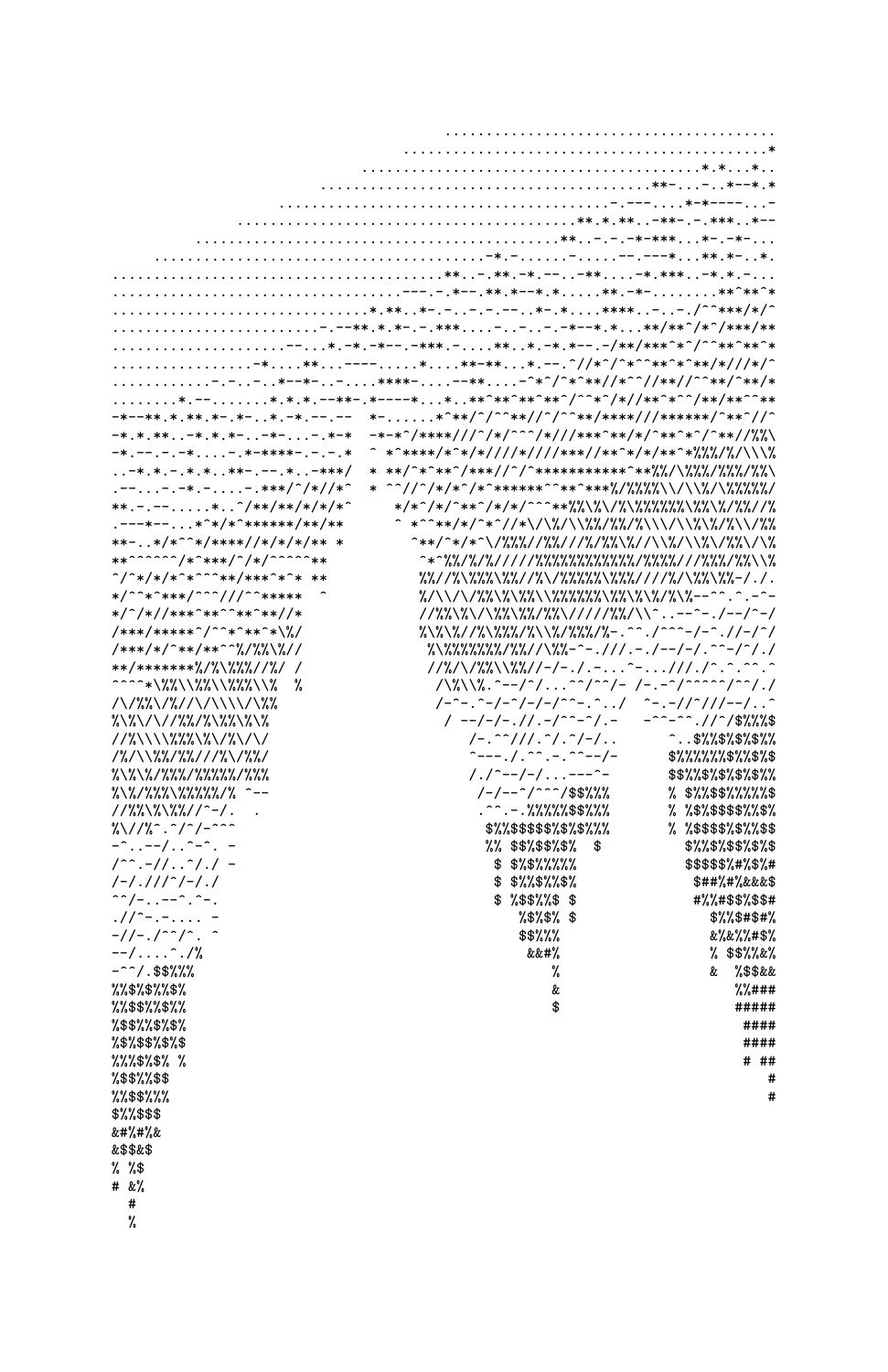$= - - -$  $z = 5$ ,  $z = 3$ .  $=~~±~~ - ~~^~~=$  $- = 4 < ->$ - 2011年10月  $\cap$   $\cap$   $-$  ,  $=$  ,  $\quad$  ,  $\quad$  ,  $\cap$  ,  $\quad$  ,  $=$  ,  $\#$  ,  $=$   $>$   $\quad$  .  $\langle\langle\langle\,\cdot\,,\,\cdot\,,\,\cdot\,\rangle\,\rangle_{\mathcal{F}}\rangle_{\mathcal{F}}\langle\,\cdot\,=\, \cap^* \sharp \langle\,\cdot\,,\,\cdot\,\rangle_{\mathcal{F}}\ ,$ <><. <# =<>. . **Contract Contract**  $2.2 + 3 = 2.3 + 4 = 2$  .  $3.5 + 2.5 = 2.3$  .  $4.5 + 2.5 = 2.3$  .  $5.5 + 2.5 = 2.3$  .  $6.5 + 2.5 = 2.3$  .  $7.5 + 2.5 = 2.3$  .  $8.5 + 2.5 = 2.3$  .  $1.5 + 2.5 = 2.3$  .  $1.5 + 2.5 = 2.3$  .  $1.5 + 2.5 = 2.3$  .  $1.5 + 2.5 = 2.3$  .  $1.5 + 2.5 = 2.3$  .  $\langle \cdot \rangle \quad , \, = \, , \, > \, = \, , \, \, = \, ^{\small \frown} \, , \,$ === , .#.= , = ,= ,->=#-^< ,<.=-> ,>>= ,=#<= .= ,  $\therefore$   $=$   $\therefore$   $\hat{i} = \hat{i} = \hat{i} = \hat{j} + \hat{k}$ . . ^.-.<-=^\_. . . ><-=#=^-<==.=. . ==.# -.=. . . . . -.=<<.=.>#=. .<. . .  $\hat{ }$ .  $>$ . = . -.-.=#>.>>=.=.^.^>^.=.<^#<=.-.^.=.#.=.>. ..>.=. .^=^#-==.=#^.=.<. .<.==-.>. .. . ==;< #;>>^^-;>;^;>#-==;-==;<; =^; #-;=;<;>; ;=# ==;#;>><>#< ; - ;=;-= ; -;=; ; . ^.=.<# <>-.=.=.=.-.=.^.#-^.=.=<.#^=.>>^.<.\_.=.^.^<^^=.=#=.=.#.\_.-.>.#.- < . <>-.^.#.=.---#=><.>#===<===.=.-==#<.<><.=.>.>==.=.#.=.=.#.=.-#=.^.==># . .=.=. -<.-.-#<.=.>.#.-< .#.<<.<.=.^.===.#<^. # .<=-==.==>#>=-.=#>.=.#.>.<.-.#<>.-.=-<-=,=,=,-,^>=#=^-,=#-.>,=>=,=,=-^=-#=,=-#==,==#===,><>==#,-,=#^=\_,>,^-<,^,#,=, <.=.=.>.-.>.-#^=-.=#=^>.-#<.>=>#=.=#=.-^#=>>-=>#-.==^.=.#.=<>#-.=.=.#<>==#<>= #.>.^.>.=.>.>#-.^.-#<.-.^#^=^.==^.<<-.==#^--^.^#<.-=^.>=<.#.<.^=^.=.>.^=^>>.#.=. <sub>#=</sub>%- .=#= .^^=%<== .<%# .=.^.#%>%><#%=^# .>−==^ .=== .# .‐%<#>^^==#< .−=# .>%>%-=#%=>=#= .=  $\#\ .==>\% \# \textrm{''-} -\textrm{``} \# \textrm{''-} -\textrm{``} \# \textrm{``} <\!=\! -\textrm{``} <\!=\! +\textrm{``} \# \textrm{``} <\!=\! +\textrm{``} \# \textrm{``} <\!=\! +\textrm{``} <\!=\! +\textrm{``} \# \textrm{``} <\! -\!=\!<\!=\!<\!\textrm{``} \# \textrm{``} <\!=\! -\!\textrm{``} <\!\textrm{``} \# \textrm{``} <\!=\!=\!=\! -\!\textrm{$ #===%==>%>-^^>%=%-=#%-%==<=-%-<==-#%=%>#=%>%=%#==%<#=<=%<<^=-%=%>%-%"%=%#>-%=#-%= #>%<%=#=%-%=<#%>%>%===>=^#->%=^#%==#%=%=#-=-%=%#%-<\_#`%>%=\_\_%>\_\\`%=\_-\_#%>\_\\===  $\# = \_ = \ - \ > \frac{9}{6} < \frac{9}{6} < \frac{9}{6} < \frac{1}{6} < \frac{1}{6} < \frac{1}{6} < \frac{1}{6} < \frac{1}{6} < \frac{1}{6} < \frac{1}{6} < \frac{1}{6} < \frac{1}{6} < \frac{1}{6} < \frac{1}{6} < \frac{1}{6} < \frac{1}{6} < \frac{1}{6} < \frac{1}{6} < \frac{1}{6} < \frac{1}{6} < \frac{1}{6} < \frac{1}{6} < \frac{1}{6} < \frac{1}{6} < \frac{1}{6} < \frac{1}{6} < \frac$  $\langle$  \_  $\%$  \\_  $\%$  \\_ = =  $\begin{array}{ccccccccc} \multicolumn{3}{c|}{\begin{array}{c} \multicolumn{3}{c}{\begin{array}{c} \multicolumn{3}{c}{\begin{array}{c} \multicolumn{3}{c}{\begin{array}{c} \multicolumn{3}{c}{\begin{array}{c} \multicolumn{3}{c}{\text{\hspace{-6pt}}}\end{array}}}}\\ \multicolumn{3}{c}{\begin{array}{c} \multicolumn{3}{c}{\begin{array}{c} \multicolumn{3}{c}{\text{\hspace{-6pt}}}\end{array}}}}& \multicolumn{3}{c}{\begin{array}{c} \multicolumn{3}{c}{\text{\hspace{-6pt}}}\end{array}}}}& \multicolumn{3}{$  $-111 - 1$  $\sqrt{1 - 1}$  $\sum_{i=1}^{n} \frac{1}{i} \sum_{i=1}^{n} \frac{1}{i} \sum_{i=1}^{n} \frac{1}{i} \sum_{i=1}^{n} \frac{1}{i} \sum_{i=1}^{n} \frac{1}{i} \sum_{i=1}^{n} \frac{1}{i} \sum_{i=1}^{n} \frac{1}{i} \sum_{i=1}^{n} \frac{1}{i} \sum_{i=1}^{n} \frac{1}{i} \sum_{i=1}^{n} \frac{1}{i} \sum_{i=1}^{n} \frac{1}{i} \sum_{i=1}^{n} \frac{1}{i} \sum_{i=1}^{n} \frac{1}{i$  $\frac{1}{6}$  / =  $\frac{1}{6}$  / =  $\frac{1}{6}$  $\setminus \setminus$  $\Lambda$ \_ \_\_\ \_ \_%\_ \\\=\_=\_ %\_\\_ \_\\ \\_ \_\_\_ \ \_\_\_ \_\_  $\sim$   $\sim$  $\frac{1}{2}$  $11 - 1$  $\setminus$  $\sum_{i=1}^{n}$  $\lambda$  $\lambda$ - $\lambda$  $- \chi_{\perp\perp}$   $\chi\chi\chi_{\perp}$  $\chi_{\perp}$  $\sum_{i=1}^{n}$  $\begin{array}{ccc} \backslash & \text{ } & \backslash \end{array}$  $\frac{1}{2}$  $1111$  $\langle \cdot \rangle$  $\cdots$ aaan\\\\\\\\\  $\sim$   $\sim$   $\sim$   $\sim$   $\sim$   $\sim$ , , , , , , , , , ,  $\sum_{i=1}^{n}$  $\sum_{i=1}^{n}$  $\cdots \backslash$  , ,  $(1 - 2)$ aaaa\\\\\\\\\,, \,,  $\cdots$   $\cdots$   $\cdots$  $\left\langle \frac{1}{2} \right\rangle$  $\cdots \cdots$ \\\\\\\\,  $\left(\left(\frac{1}{2}\right)\right)$  $\sum_{i=1}^{n}$ ^\,,,,,,,  $\frac{1}{2}$  $\left(\left(\left(\cos\left(\frac{1}{2}\right)\right)\right)\right)$  $\gamma_{\rm i}$ ١, \\\,,,,,,  $\cdots$  $\left\langle \left( \left( \left( \left( \left( \left( \left( \infty \right) \right) \right) \right) \right) \right\rangle \right. ,\right.$ \\\\\\\\\\\\\, accordination,  $\sum_{i=1}^{N}$  $\frac{1}{2}$ ...<br>'``\\,,, ^\\\\\\,  $\sim$  \\\\\,  $(222)$ million .  $\frac{1}{2}$  (  $\frac{1}{2}$   $\frac{1}{2}$   $\frac{1}{2}$   $\frac{1}{2}$   $\frac{1}{2}$   $\frac{1}{2}$   $\frac{1}{2}$   $\frac{1}{2}$   $\frac{1}{2}$   $\frac{1}{2}$   $\frac{1}{2}$   $\frac{1}{2}$   $\frac{1}{2}$   $\frac{1}{2}$   $\frac{1}{2}$   $\frac{1}{2}$   $\frac{1}{2}$   $\frac{1}{2}$   $\frac{1}{2}$   $\frac{1}{2}$   $\frac{1}{2}$ addison(\\\\\\\\\\\,,  $\left\langle \ldots \right\rangle$  $\left\langle \cdots \right\rangle$ .........\\\\\,,  $\sum_{i=1}^{n} \sum_{j=1}^{n} \sum_{j=1}^{n} \sum_{j=1}^{n} \sum_{j=1}^{n} \sum_{j=1}^{n} \sum_{j=1}^{n} \sum_{j=1}^{n} \sum_{j=1}^{n} \sum_{j=1}^{n} \sum_{j=1}^{n} \sum_{j=1}^{n} \sum_{j=1}^{n} \sum_{j=1}^{n} \sum_{j=1}^{n} \sum_{j=1}^{n} \sum_{j=1}^{n} \sum_{j=1}^{n} \sum_{j=1}^{n} \sum_{j=1}^{n} \sum_{j=1}^{n} \sum_{j=1}^{n}$  $\left\langle \cdot \right\rangle$  $\sum_{\left(\ell,\ell\right)\in\mathbb{Z}}\sum_{\left(\ell,\ell\right)\in\mathbb{Z}}\left(\sum_{\ell,\ell\in\mathbb{Z}}\left\vert \ell,\ell\right\vert \right)$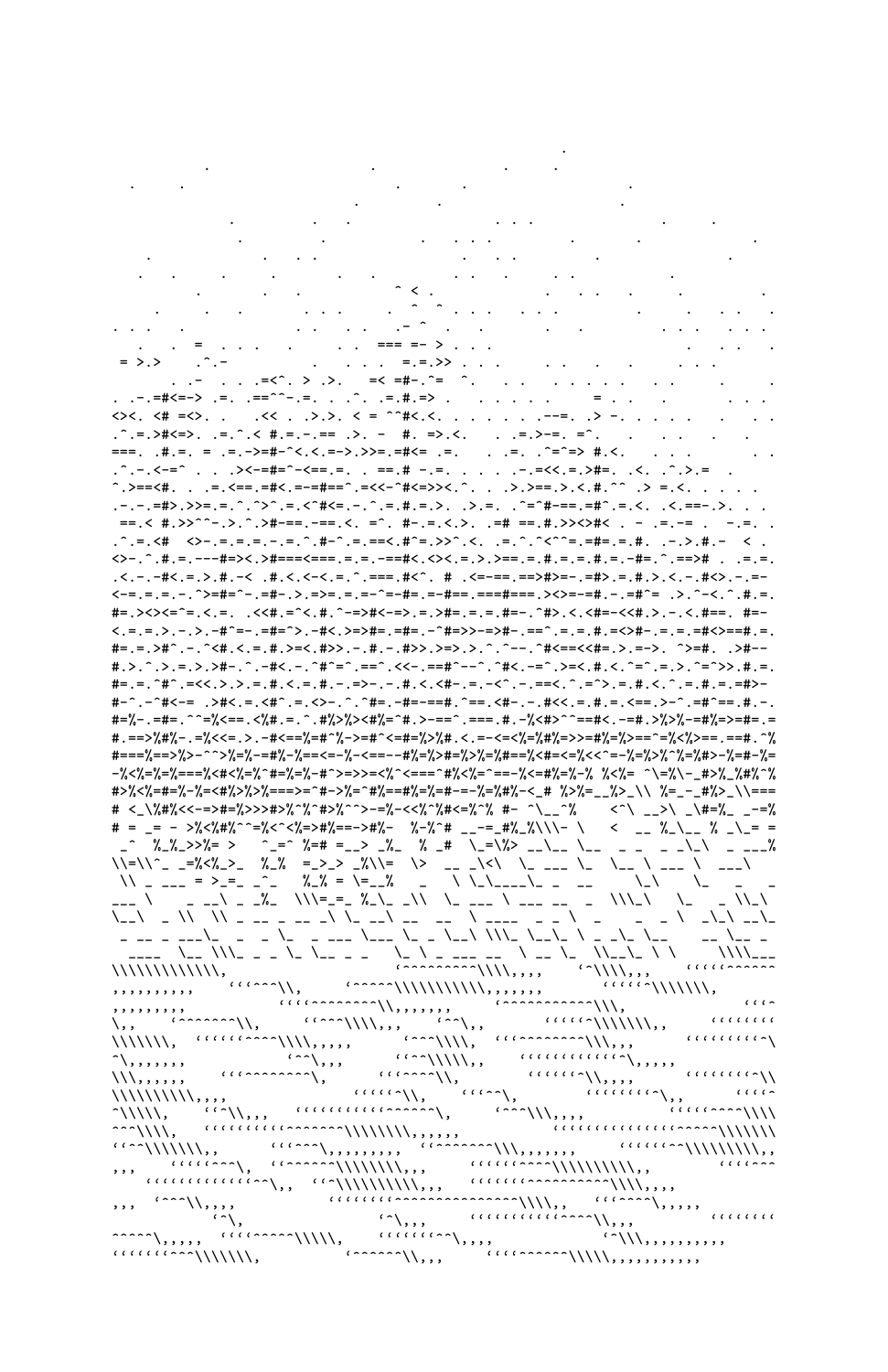--=-<mark>==</mark>-=--===- $\epsilon = 1$ === = ----2 2 2 2 2 2 2  $=$   $=$   $\gamma$ =  $\%$ %  $--\%$  $\frac{1}{6} - \frac{1}{6} =$  $==-\frac{9}{6}$  $=$  %%%=-- =  $+ \frac{9}{6} - = + - \frac{9}{6} + \frac{9}{6} =$  $- + =\frac{9}{6} + \frac{9}{6} - - + +\frac{9}{6}$  $\frac{1}{6}$  %+=%-+ %=-%=  $\begin{array}{ccc}\n\sqrt{2} & \sqrt{2} + i\sqrt{2} + i\sqrt{2} \\
\sqrt{2} & \sqrt{2} - i\sqrt{2} \\
+ i\sqrt{2} & + i\sqrt{2} \\
+ i\sqrt{2} & -i\sqrt{2} - i\sqrt{2} \\
- i\sqrt{2} & -i\sqrt{2} + i\sqrt{2} \\
- i\sqrt{2} & -i\sqrt{2} + i\sqrt{2} \\
- i\sqrt{2} & -i\sqrt{2} + i\sqrt{2} \\
- i\sqrt{2} & -i\sqrt{2} + i\sqrt{2} \\
- i\sqrt{2} & -i\sqrt{2} + i\sqrt{2} \\
- i\sqrt{2} & -i\sqrt{$  $\frac{9}{2}$   $\frac{9}{2}=-\frac{9}{2}=-12$  = +  $\frac{2}{3}$   $\frac{2}{3}$  +#+==+ =  $\# - \#$ %+ ===  $=\% == -$ <br>  $\# - \frac{\% == \%}{\% == -}$ <br>  $\% == -$ <br>  $\frac{\% == \%}{\% + \# +}$ <br>  $\frac{\# - \frac{\%}{\%}}{\% + \# +}$ <br>  $\frac{\# - \frac{\%}{\%}}{\% + \# +}$  $\mathbb{R}^2$  $=$   $\#$   $= + + = #$  $=$  # # # + +  $=$  #  $=$  $\frac{2}{2}$  #  $\frac{2}{2}$  = #  $\% = \frac{6}{4} \# \# \# \qquad \# = = \frac{6}{4} \# \%$  $-\frac{9}{6}$ ++ $\frac{9}{6}$ # +#+ $\frac{9}{6}$ = +  $+4$  =+-- $%##$  $# =$  $\frac{1}{2}$   $\frac{2}{2}$  = = =  $\frac{1}{2}$  # # ##%=%=  $+$ %###=#+  $=-\frac{9}{6}\frac{1}{6}\frac{2}{6}\frac{1}{6}\frac{1}{6}\frac{1}{6}\frac{1}{6}\frac{1}{6}\frac{1}{6}\frac{1}{6}\frac{1}{6}\frac{1}{6}\frac{1}{6}\frac{1}{6}\frac{1}{6}\frac{1}{6}\frac{1}{6}\frac{1}{6}\frac{1}{6}\frac{1}{6}\frac{1}{6}\frac{1}{6}\frac{1}{6}\frac{1}{6}\frac{1}{6}\frac{1}{6}\frac{1}{6}\frac{1}{6}\frac{1}{6}\frac{1}{6}\frac{1}{6}\frac{1}{6}\frac{1}{6}\frac{1}{6}\frac{1}{6}\frac{1}{6}\frac{$  $\#$ ##=##-=%###+=# # +#=###=##=-==  $=-## == # == - # # #$  $\#=\#$ #  $-\%$ ##  $+$ %  $- -\frac{9}{4}$ ######+ #==#+#<br>#=####+ #=#%  $= + + -$  #+%  $\begin{array}{c} 0 \\ -1 \end{array}$ -= ##=#### 

 $=$   $=$  $\mathcal{L}(\mathcal{L}(\mathcal{L}))=\mathcal{L}(\mathcal{L})$  $\qquad \qquad \equiv \qquad \qquad \equiv$  $=$   $=$   $=$  $-=--$  =  $=$  $- - - \% = -\% = = =\% = \frac{1}{6} = \frac{1}{6} = \frac{1}{6} = \frac{1}{6} = \frac{1}{6} = \frac{1}{6} = \frac{1}{6} = \frac{1}{6} = \frac{1}{6} = \frac{1}{6} = \frac{1}{6} = \frac{1}{6} = \frac{1}{6} = \frac{1}{6} = \frac{1}{6} = \frac{1}{6} = \frac{1}{6} = \frac{1}{6} = \frac{1}{6} = \frac{1}{6} = \frac{1}{6} = \frac{1}{6} = \frac{1}{6} = \frac{1}{6} = \frac{1}{6} = \frac{1}{6} =$  $\frac{9}{6}$  =  $=\%$   $=\frac{1}{2}$   $=\frac{1}{2}$   $=\frac{1}{2}$   $=\frac{1}{2}$   $=\frac{1}{2}$   $=\frac{1}{2}$   $=\frac{1}{2}$   $=\frac{1}{2}$   $=\frac{1}{2}$   $=\frac{1}{2}$   $=\frac{1}{2}$   $=\frac{1}{2}$  $\cdots$   $\cdots$   $\cdots$   $\cdots$   $\cdots$   $\cdots$   $\cdots$   $\cdots$   $\cdots$   $\cdots$   $\cdots$   $\cdots$   $\cdots$   $\cdots$   $\cdots$   $\cdots$   $\cdots$   $\cdots$   $\cdots$   $\cdots$   $\cdots$   $\cdots$   $\cdots$   $\cdots$   $\cdots$   $\cdots$   $\cdots$   $\cdots$   $\cdots$   $\cdots$   $\cdots$   $\cdots$   $\cdots$   $\cdots$   $\cdots$   $\cdots$   $\cdots$  $\%$  $=-\% = -\% = -\% - \%$   $\%$ - ===--==%===-=  $=\% = -\frac{1}{2} - \frac{1}{2} - \frac{1}{2} - \frac{1}{2} = -\frac{1}{2}$ ----<br>+ = =-=++==<br>+ ==+=== =- - $=\frac{9}{6}$  ++=== =  $= =\% \% =$   $\frac{+}{-}$   $\begin{array}{cccccccc} & = & \lambda & - & \lambda & - & - \\ & & - & \lambda & - & - \\ & & + & \lambda & - & - \\ & & - & - & - \\ & & - & - & - \\ & & + & - & - \\ & & - & - & - \\ & & - & - & - \\ & & - & - & - \\ & & - & - & - \\ & & - & - \\ & & - & - \\ & & - & - \\ & & - & - \\ & & - & - \\ & & - & - \\ & & - & - \\ & & - & - \\ & & - & - \\ & & - & - \\ & & - & - \\ & & - & - \\ & & - & - \\ & & - & - \\ & & - & - \\ & & - & - \\ & & - & - \\ & & - & - \\ & & - & - \\ & & - & -$ -  $\frac{1}{2}$ ,  $\frac{1}{2}$ ,  $\frac{1}{2}$ ,  $\frac{1}{2}$ ,  $\frac{1}{2}$ ,  $\frac{1}{2}$ ,  $\frac{1}{2}$ ,  $\frac{1}{2}$ ,  $\frac{1}{2}$ ,  $\frac{1}{2}$ ,  $\frac{1}{2}$ ,  $\frac{1}{2}$ ,  $\frac{1}{2}$ ,  $\frac{1}{2}$ ,  $\frac{1}{2}$ ,  $\frac{1}{2}$ ,  $\frac{1}{2}$ ,  $\frac{1}{2}$ ,  $\frac{1}{2}$ ,  $\frac{1}{2}$ ,  $+ = \frac{9}{6} \leftarrow -$  #+  $--$  #===  $==# + == # - +$ #-##+% # ++===+#%-=##-# -= - $=-\%=-$ ## =- -+#=-=%#%=#+=+ +#  $- = # - \% +$  $# =$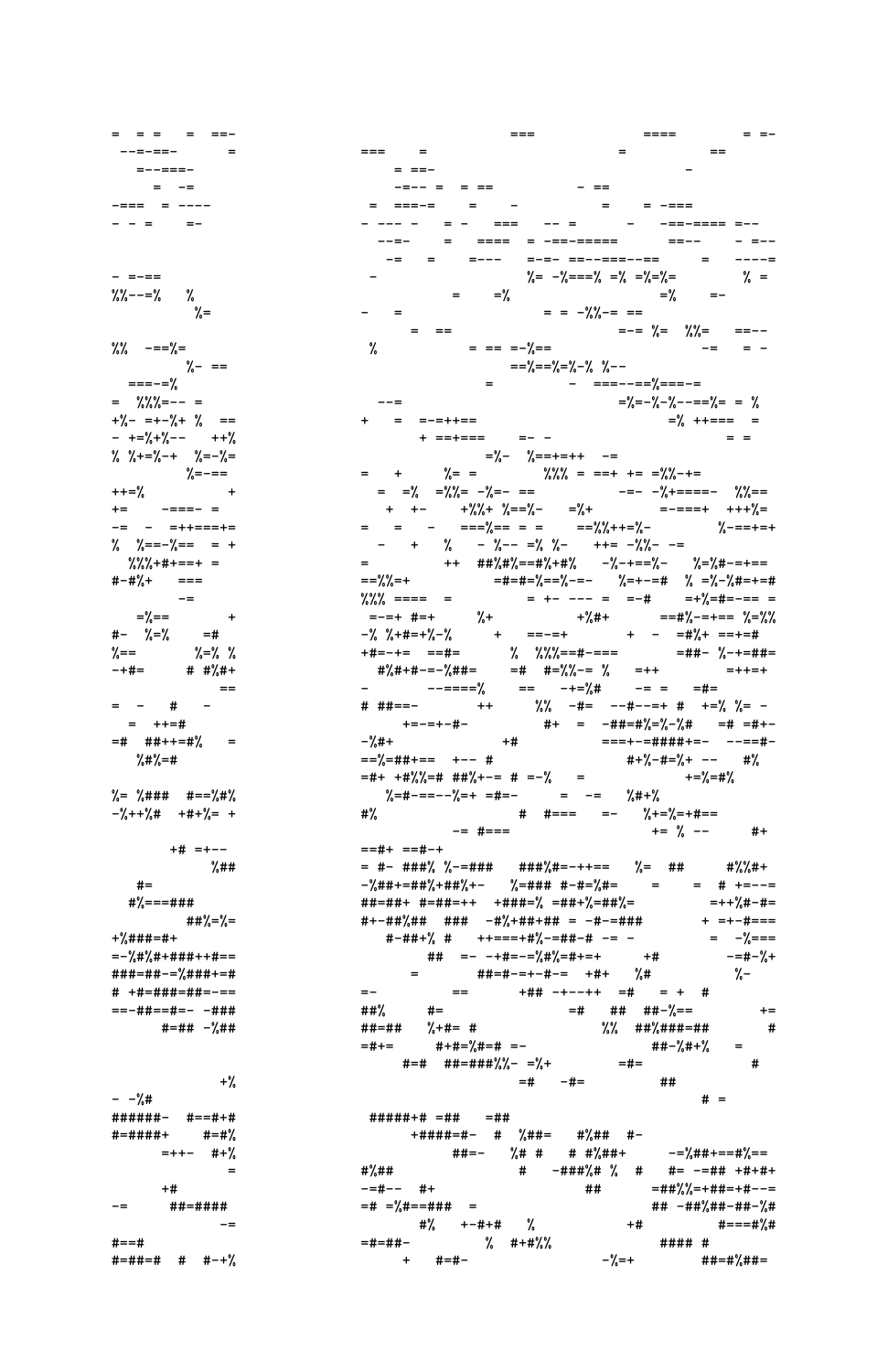| . \$#                                                                                                                                                                                                                                                                                                                                                                                                                                                                                                                                                                                                                                                                                                                                                                                                                                                                                                                                                                                                                                                                                                                                                                                                                                   |
|-----------------------------------------------------------------------------------------------------------------------------------------------------------------------------------------------------------------------------------------------------------------------------------------------------------------------------------------------------------------------------------------------------------------------------------------------------------------------------------------------------------------------------------------------------------------------------------------------------------------------------------------------------------------------------------------------------------------------------------------------------------------------------------------------------------------------------------------------------------------------------------------------------------------------------------------------------------------------------------------------------------------------------------------------------------------------------------------------------------------------------------------------------------------------------------------------------------------------------------------|
| &&##</td></tr><tr><td></td></tr><tr><td></td></tr><tr><td>\$#&\$#</td></tr><tr><td>&&\$&#</td></tr><tr><td>&#&\$#</td></tr><tr><td>\$&#&&</td></tr><tr><td>542.44</td></tr><tr><td><b>4#\$&\$</b></td></tr><tr><td>.&#\$\$#.</td></tr><tr><td>\$&#&#</td></tr><tr><td><math>, -, -, 8# \$# \$</math>.</td></tr><tr><td>, -, -, -, -, -, -, -, -, -, -! -! -! -! -! -! -, -, -, -, -, -, -, -, -, -,<br>, ^#\$\$\$\$^</td></tr><tr><td>, -, -, -, -, -, -! -! -! -! -! -, -, -! -! -! -! -! -! -, -, -, -, -, -,<br>,-,-,&&&#&,-,</td></tr><tr><td></td></tr><tr><td>-.-.-.%!%!-</td></tr><tr><td><math>-1-1-1-1</math></td></tr><tr><td>%!%!%!-!-!&!&!#!-!%!%!%!%!%!%!%!%!%!%!%!%!%!%!-!-!-!<br><math>-!</math>%!%!-!<br><math>!</math> %! %! %! %! %</td></tr><tr><td></td></tr><tr><td></td></tr><tr><td></td></tr><tr><td></td></tr><tr><td></td></tr><tr><td></td></tr><tr><td>-%-%-%-m-m-%-%-%-%-%-m-m-m-m-m-m-m-m-%-%-%-%-%-%-m-m-m-m-m-m-m-m-m-m-m-m-m-m-m-%-%</td></tr><tr><td></td></tr><tr><td></td></tr><tr><td><math>m-m</math></td></tr><tr><td></td></tr><tr><td></td></tr><tr><td></td></tr><tr><td></td></tr><tr><td></td></tr><tr><td></td></tr><tr><td></td></tr><tr><td></td></tr><tr><td></td></tr></tbody></table> |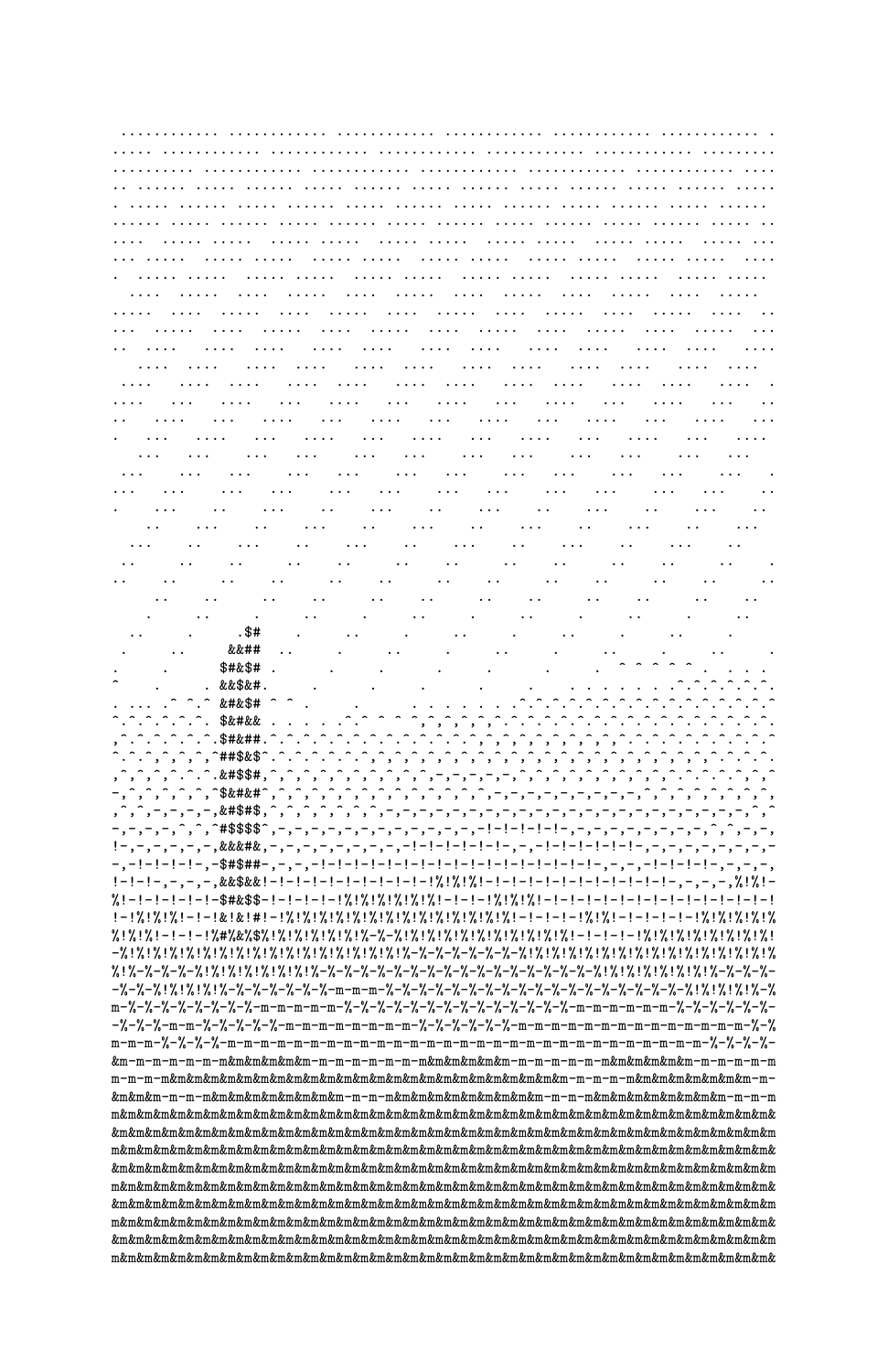#%&#%\*&&\*%#\*%&&#^\*####%%\*&&\*^#%&%^#%\*^^&^%\*#^\*%&%%^^%%#%#\*%%^&#&&#&#&~^#%&^%^&^% #&\*^\*&&&\*&#&&%\*##%%#^^^&#%%#%#\*#^\*##&%^&&%%^^&#&%^#\*%%#\*#\*%&%^#&\*&\*\*\*%\*&^##^%%#& &\*%&&^%\*%#\*%%^\*%%^#%\*&%\*#%%&&%##^%%%^%&%%#^%&&%&%&#%%#^^^%%%#\*^&%^&\*&\*%^%##%%\*\*& ~#\*%%\*%\*&&&#%%\*&#^\*&&\*\*%\*###\*&&#^&&%%%&^%^^^&&%^\*%#%#\*%#&&&##^\*\*%%##%%%%% ^&&#^& &&%&%~\*%%&\*&#\*\*%&&~\*&\*%%~^&&#^&%\*#%%\*%%%##&&^%%#&\*\*^&&&%&&%&%&%#^\*\*\*%%%^%&\*^^\*&%  $%$ #%\*^%&%%\*\*#%\*&&\*&##&^%%&&%^&#\*&%#\*&#%#%&^^&%#%\*&^&&#\*&&&#%%^##%#&&^%%#&\*##&&&^% %&%##^^%\*##&\*&#\*^^##%%##^%\*%&%&%#^&#%&#^%&&&&%#%&%%%#\*%^%&&&^^%%#&^%%\*^%^^&^&\*\*\* \*%\*%%%&&&%&&\*&\*&%#\*%^#^\*%%\*&\*\*^^&\*&#&&#&%%&%^\*\*&\*#%%%@^%&^&&&%%&%&%#&^#%#^&&#  $\%$ %~\*%~#%&&%~&%~%\*%#&%&\*#%&&%&%%%&&~%\*#\*&~&%&&#\*%\*&&&&&%&#&%\*~&&&&%%%%#^^&&#\*#\*\* &#%\*^&%\*%&^\*^&%^%\*^\*%\*%&^%&&%^%%%^\*&%#&#^\*&^%&\*\*%#&%&%^&&&%&^&^^^&&^&&&^%\*#&#%&& &\*&%%&%&\*^\*%%%\*%\*#&%%\*\*%#^&#%\*\*\*%#\*&#%%%&%^%&#&%#&%&&%\*&%&#&%%%%^\*%%&&&^\*%#&%^%#  $%***$ &&#^^&^&%&#%%}&}&.&.^#&%\*%^#&\*&&%&\*\*\*&&%##^%%&\*#&.^^%&&%#&%%%\*##%^&&\*%%^%%&% &^\*&.^#^\*%#%%%^%&%&&%%#&&^\*\*^&^%##\*&\*&\*%#%#%%&%^%\*&^&%%\*%&^\*%^#&^^^.#&&#%^%\*\*%# &%^.%%%\*%#%%&%^&#&%.\*.\*\*\*^#%%&&&&&\*&&#&&^\*%%##^#%^^.^&^\*^%%^&\*#%\*&^#%.^&&#%\*%&&% ~%^&&^&\*&%#%^\*^%\*&.#.#\*%&\*%^%%&\*\*%&#.%\*&&&#%&^%%##.%##&\*^^#\*#&\*^&%.^##^%\*%&&^%^#  $\%$ %&.^^%^%^&#^\*&%%&%\*%\*&&&&%#&\*&#%.&\*%^&%&&%%^%#%&.^.\*&&%\*&\*%^&%%\*.&.^&%^&\*^%&%&^ . &.%~&~#&%~&#\*&&#%.#%\*^#%&\*%&%~\*&&.#&\*&#&%&\*\*\*#&.#&&&&&%%\*~%&~&#&&\*\*^&&&~%##%\*#& %.&&&#%\*^&&&^%^#^.%%%^%^&##&#%&^%%&%#\*&%#\*\*\*^^%.#&&^\*\*&%%^&\*&%\*.%&&\*%&^&^\*\*\*%#&. .&\*%&&&&&\*%&&#%#.\*&%%#^%%%#&^&#^\*\*&\*&%\*^%&^%&#.%.^%&%%\*&%%\*&.%.^^^&%%&%%#^%#%&% %&%#%&%#^&^\*\*%%&&&&%\*&%&#&&#^.%%^&#&%\*&^&&#%^#%%##&&^&%&\*&\*#\*.%&%^&%%&%%%%%%^%. %&%##^&##\*&%&^.%%&^\*%%%^#&&%.%.^%%&^%%^#&&^^.#\*%##&#&^\*&&\*&&#&.%&&#%%&%%^%&&\*#^\* \*\*%%%~%%%%\*%~^\*&~#%#&#%%\*%%%%~&%&%~&#%#\*&#\*.#&~%&&%\*~&#^~%%~%%&%~&~%%%\*%~&~.%% ~#~&#%~#&&#%.~%\*#~%%\*%~~&&.%%%%&&#\*#&&&##~.&.\*&%%&\*%#~\*~%%~#.&&%#\*&&~\*~&\*~&&. #^%\*&&%#%.&\*&\*^^^##&&^%#%.%#&%%%###&&&&^^.\*.#%%^&%%^^#%^&.%.%%^\*%%^&&\*^\*&\*&.&%&& ##&%%##\*.&.#%^#\*&^&&&#&#.^^&%%#\*&&^%&%%%.^.&\*&&%&^%##%&%&&.\*&^&&%#&%\*%%&\*&.%#%&\* &&#%&&^.&.%%^%&#^%\*&#&#%%.%%&%%&&%&\*&^\*.\*\*^%&^^\*^^%\*^%^.\*.%^#&&\*%&%&#\*&.^\*^&^&&# %\*&&&%\*.&%#^&%\*&%%%&%.^&%^#^&#^&%^%^#.%.&\*&^&&&##%^^^.&.%%^\*^%&%#\*^%&&&.^\*\*%&\*#% ~&^#.%&&&%^%\*&%\*^%%%#%\*%%%^%\*^^#\*%%\*.&.&&&%#&&%%##&^.%.&^#&&%^%\*\*&%&.&%^&\*&\*&%%& %\*^\*\*%%\*^\*%#\*%%^#%##^.&&%%\*&#&%\*%^#.^#\*^&#%%^%&^%&##^#%#^\*%\*^&%&&&&^&.^^%#%#&&\*&  $\%$ %. %. ^&&&#%&&&%\*%^^&.&%\*%^\*&&^.%^\*%\*.\*\*%^#&&^&&\*\*\*.%.&%&&\*.%\*^^\*%#.%.^^%%&#%&#%% `.%%&%^&#%#&&\*&.\*.%^^&&&&%\*\*#&&\*^.#\*^#%#%##&#&^&\*\*\*&%&\*^%&\*&#&&\*&.%%&%%%%%%##^` . \*##\*%. \*^#&#&%^\*. #. \*%^^&\*&%%&&%&. #%\*&%. #&##^^#%%##^^&%^^\*#&\*%%. &&^. #%&&\*&^^&&&&\* #.%&&\*\*&^^&%&\*\*%%.&^&\*##%\*^%^%\*.\*.&^%%^%&#&^^\*#%&%&\*%\*%\*\*%&^%\*%^%.^\*\*^%\*&&^.%&%^ .#&%\*^.^\*##%%%.^%^#\*&%^^&&%&&%.&.^##\*&&^\*%.&&#.#.^^&&^%%^##%%%.#.^&%\*#%%%}&^\*#.&  $\ast \text{\%}x \ast \text{\&} \text{\%}\text{\%} \ast \ast \text{\#} \text{\%}\text{\%} \text{1}, \text{\%}\text{\%} \text{\%} \text{1}, \text{\%}\text{\%} \text{1}, \text{\%}\text{\%} \text{1}, \text{\%}\text{\%} \text{1}, \text{\%}\text{\%} \text{1}, \text{\%}\text{\%} \text{1}, \text{\%}\text{\%} \text{1}, \text{\%}\text{\%} \text{1}, \text{\%}\text{\%} \text{1}, \text{\%}\text{\%} \text{1}, \text{\%}\text{\%} \text{1}, \text{\%}\text{\%} \text{1},$ \*\*\*#^^&%^\*&\*.%.&%& #%%%%%#^\*.&#^&&%&^^^&\*#.%.^^##&%^&%^\*\*#.&.%^&%##%%%^&\*&%&.\* &&\*%.&%&.%&%.#%^%&&&&&%&.^^\*#%%&^&^\*.%.\*%&&&#%\*%##\*%&^.##&&  $*. \hat{-.} 8\%$ %&&%&.^.%%%&  $&2*&2*\\&3*...&4*&2*...&4*&2*\\$  $%*&*.&*&*&*.&*.&*&*&*.$  $.84\%$ .#.&.%.^^&%\*\*\*#%.\*&#&%%\*\*%%&\*\*#^.\*&&%^&\*%%&%^^%&.#&%.&. &&#.#\*&.&.#.\*.^&%%  $# & . %$ .  $% * * *$ .  $%$ .  $%$ .  $%$ .  $%$ .  $%$ .  $%$ .  $%$  $\&\%$ &&&.%^%&%.&^&^&^%.&.\*%^&#^\*%\*%%&%&\*%%%&\*&%&&%##.#&&.&%%&%  $*88. *^+ + .8. *^*$  $^*$ \*.#.&\*^#\*#%%&^&%^%&.\*&%#^.&#%^\*%^.\*&&&\*^%%^&\*.&^%.\*.%#&&%. %&&\*&^.#.&&&%^&&&\*  $\frac{1}{2}\sqrt{2}-\frac{1}{2}-\frac{1}{2}-\frac{1}{2}-\frac{1}{2}-\frac{1}{2}-\frac{1}{2}-\frac{1}{2}-\frac{1}{2}-\frac{1}{2}-\frac{1}{2}-\frac{1}{2}-\frac{1}{2}-\frac{1}{2}-\frac{1}{2}-\frac{1}{2}-\frac{1}{2}-\frac{1}{2}-\frac{1}{2}-\frac{1}{2}-\frac{1}{2}-\frac{1}{2}-\frac{1}{2}-\frac{1}{2}-\frac{1}{2}-\frac{1}{2}-\frac{1}{2}-\frac{1}{2}-\frac{1}{2}-\frac{1}{2}-\frac{1}{2$ #%.&^^&#.%%&%&.&##.#&^%&.#\*%%&\*^.\*%&###\*%%%&^&%#.\*.\*^&.^%%\* \*\*%%&%%\*####&%%^% ##.#&%&&.&#%&&\*^.\*.^&&%\*.^.%#%^%.%.&^&#%&^\*%%%^&.&%\*.^&^&^\*&  $x. %$ .  $\frac{1}{6}$  .  $\frac{1}{6}$  .  $\frac{1}{6}$  .  $\frac{1}{6}$  .  $\frac{1}{6}$  .  $\frac{1}{6}$  .  $\frac{1}{6}$  .  $\frac{1}{6}$  .  $\frac{1}{6}$  .  $\frac{1}{6}$  .  $\frac{1}{6}$  .  $\frac{1}{6}$  .  $\frac{1}{6}$  .  $\frac{1}{6}$  .  $\frac{1}{6}$  .  $\frac{1}{6}$  .  $\frac{1}{6}$  .  $\frac{1}{6}$   $%x*.x.*x.*x**$ . & - % . ^ ^%&&%^&^\*%.%.%&#&\*&%\*^%#^\*##\*%.&&&.#.%.#^%\*\*#\*.\*\*#.^%&^&%% \*#%^&&&#&%^##&^%%  $\hat{C}$ .  $\hat{C}$ .  $k#k\%$   $\frac{1}{2}$   $k$ .  $\frac{1}{2}$   $\frac{1}{2}$   $k$ .  $\frac{1}{2}$  $.*.*.*$  . %% \* . & ^% . & & ^.  $k+2/2/2/2/2$  \*  $k+1$  \*  $k/4$  + .  $2/2$  & . \* . # . & .  $k$  \*  $2k/2$  .  $k/2$  .  $2k/2$  .  $k/2$  .  $k/2$  $\hat{z}$ #%&%%.%^^.\*.&^^%\*#^&%.%&%.%#^%&^&%\*^\*\*&%&.%.%&&^^\*%#%^%%&. &#\*%^.&%%&%%&%#.^ #%&#.^%^.\*.#.&&%.\*%^\*#.%#^.%%%.&&&%^%&.%##.^.^%#.&^^\*&&^%\*.&  $. %$  \* % & & . % . % \* \* . \* . ^ %&%&&&\*\*%&&%&.%.%  $2x^2 + 2y$ ,  $4x - 2y - 2y - 3y$ ,  $x + 2y - 2y - 2z$ ,  $x - 2y - 2z$ ,  $x + 2y - 2z$ ,  $x + 2y - 2z$ ,  $x + 2y - 2z$ ,  $x - 2y - 2z$ ,  $x - 2y - 2z$ ,  $x - 2y - 2z$ ,  $x - 2y - 2z$ ,  $x - 2y - 2z$ ,  $x - 2y - 2z$ ,  $x - 2y - 2z$ ,  $x - 2y - 2z$ ,  $x - 2y - 2z$ ,  $x - 2$ &%^%&&%&%#%#.%.%  $*$ % $*$ %%.&^&.^.&##^  $\gamma_{n+1}^{\prime\prime}$  ,  $\alpha_{n+2}^{\prime\prime}$  ,  $\alpha_{n+1}^{\prime\prime}$  ,  $\alpha_{n+2}^{\prime\prime}$  ,  $\alpha_{n+1}^{\prime\prime}$  ,  $\alpha_{n+2}^{\prime\prime}$  ,  $\alpha_{n+1}^{\prime\prime}$  ,  $\alpha_{n+2}^{\prime\prime}$  ,  $\alpha_{n+2}^{\prime\prime}$  ,  $\alpha_{n+2}^{\prime\prime}$  ,  $\alpha_{n+2}^{\prime\prime}$  ,  $\alpha_{n+2}^{\prime\prime}$  ,  $\alpha_{n$  $\frac{9}{6}*.*.\frac{9}{6}$  & # \* & . ^ . \* % &  $#$ .%%%%%&#.&.&.#^ #\*^%^&%\*.\*&^&&%\*&%.^&&&\*.%&##\*.^.&&&&^&#.#&&^&%&&^&\*.%.#.^%\*. ~&#%%.%.~%%%#&#\*&\*#&&.#.#.\*~\*\*%#^#^.###.\*\*\*%&.^^&^&.^.&.%#^%&  $. % \&\&\%\\$ #\*&&\*.%.&.\*&&%^. #&%&.&.&&%\*&&%\*#%%.%.&#&#%%%#\*&#.&%&.#.^\*\*.&\*%.%#^&&.#.&\*##%#  $&8.$  h##.\*.&^^.%^%&^^#.&.&%#.#&&.#&%&%\*^.&%^.&\*\*%#&\*\*%&%.^\*^\*\*.%  $*$ %%^^.&^#^%&%%&^  $*&.&.*&.*&.$ #%&#.&\*\*.#%%.#.%%^.%%&.#&&.%.%&\*\*.&#&&\*#%%%.#.&&&.#^  $\hat{C}$ .  $\hat{C}$  . \*\*  $\hat{C}$  \*\*\*.  $\hat{C}$  . \*\*\*.  $\hat{C}$  .  $\hat{C}$  .  $\hat{C}$  /  $\hat{C}$  /  $\hat{C}$  /  $\hat{C}$  /  $\hat{C}$  /  $\hat{C}$  /  $\hat{C}$  /  $\hat{C}$  /  $\hat{C}$  /  $\hat{C}$  /  $\hat{C}$  /  $\hat{C}$  /  $\hat{C}$  /  $\hat{C}$  /  $\hat{C}$  /  $\cdot\%$ .\*.\* $\frac{2}{3}\%$  #.#&&\* \*^\*.^.&#&%%&##%  $\%, *k\%k\#.\&.$   $\%k^{\circ}\%$ ,  $\%, \%...$   $\&\%k\#k\%$ ,  $\star$  & .  $\%...$   $\&*$  ,  $k^{\circ}*$  ,  $k^{\circ}$ ,  $\%...$   $\&*$   $\%...$   $\&*$   $\%...$  $.*. & . %$ &^\*%.%&%%%&\*&#^&.%.&.^.%%#.\*&%.&.%.%%&.&.&%\*%^^%.&.&^\*.^^\*\*%#\*  $&\frac{2}{6}x \cdot 7*# \cdot 2#x \cdot 3*%$  $&2x#$ %  $&3x^2$ %  $&3x^2$  +  $*...$  + .  $*...$  + .  $*&2x*2x*...$   $&3x...$   $&3x...$   $&3x...$   $&3x...$   $&3x...$   $&3x...$   $&3x...$   $&3x...$   $&3x...$   $&3x...$   $&3x...$   $&3x...$   $&3x...$   $&3x...$   $&3x...$   $&3x...$   $&3x...$   $&3x...$   $&3x...$   $&3x...$   $&3x...$   $&3x...$   $&3x...$   $&3$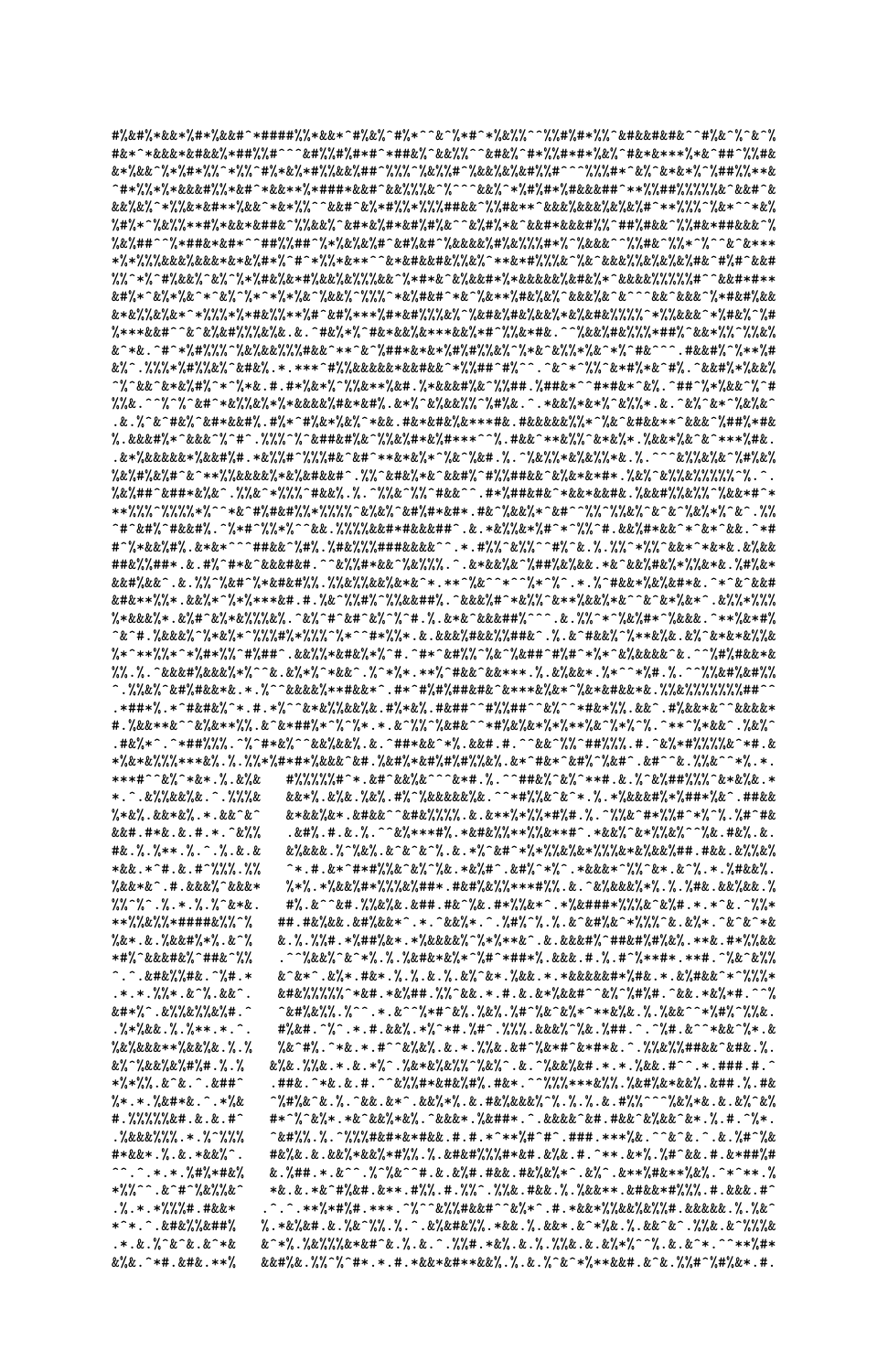$\begin{minipage}{.4\linewidth} \begin{tabular}{l} \hline \textbf{1111} & \textbf{11111} & \textbf{11111} \\ \hline \end{tabular} \end{minipage}$ Ţ.  $>$  ><><><>>!!!!!  $\left\langle \left\langle \left\langle \cdot \right\rangle \left\langle \cdot \right\rangle \right\rangle \left\langle \cdot \right\rangle \right\rangle >\left\langle \cdot \right\rangle \left\langle \cdot \right\rangle \right\langle \cdot \right\rangle$  $>!>!>!>!>$  $<<<<>$  > >>>>  $<<$   $<$   $<$   $<$   $<$   $<$   $<$   $<$   $>$   $>$  $|2|2|2|2|2|2|2|2|$  $\rightarrow$   $\rightarrow$  $\prec$   $\prec$   $\prec$   $\prec$  $>$ <><><><>> > >  $>$  $\frac{1}{2}$  $>$ >>>>>>><< <<<<  $>>$   $>>$   $>$  $55533$  $1<1$ >>>>>>>>>>  $(1,1)$   $(2,2)$   $(3,3)$   $(3,3)$   $(3,3)$   $(3,3)$   $(3,3)$   $(3,3)$   $(3,3)$   $(3,3)$   $(3,3)$   $(3,3)$   $(3,3)$   $(3,3)$   $(3,3)$   $(3,3)$   $(3,3)$   $(3,3)$   $(3,3)$   $(3,3)$   $(3,3)$   $(3,3)$   $(3,3)$  $\kappa$   $\kappa$   $\kappa$   $\kappa$   $\kappa$   $\kappa$  $1111111118$  $\langle \langle \langle \langle \rangle \rangle \rangle$  $>$  > > > ><br>->->->  $- - - - - - - - - - \sim$   $\sim$   $\sim$   $\sim$   $\sim$   $\sim$ ーくーくく  $\rightarrow$ ><><><><><><  $<$   $<$   $<$   $<$   $<$   $<$   $<$   $<$   $-$  --<-<-- $\langle \langle \cdot, \cdot, \cdot, \cdot, \cdot, \cdot, \cdot, \cdot \rangle \rangle$ **\_\_\_\_\_** \_\_\_\_\_\_\_\_\_ - - - - - - - $---$ -------------< <  $\label{eq:1} \begin{array}{ll} \Gamma\left(1,1,1,1,1\right) & = -1 + 1 + 1 \end{array}$  $\mathbf{I}^{\text{max}}$  $1.1, 1.1, 11, \ldots$   $11.1$  $\begin{minipage}{0.9\textwidth} \begin{minipage}{0.9\textwidth} \begin{tabular}{@{}c@{}} \hline \multicolumn{1}{c}{\textbf{1}} & \multicolumn{1}{c}{\textbf{1}} & \multicolumn{1}{c}{\textbf{1}} & \multicolumn{1}{c}{\textbf{1}} & \multicolumn{1}{c}{\textbf{1}} & \multicolumn{1}{c}{\textbf{1}} & \multicolumn{1}{c}{\textbf{1}} & \multicolumn{1}{c}{\textbf{1}} & \multicolumn{1}{c}{\textbf{1}} & \multicolumn{1}{c}{\textbf{1}} & \multicolumn{1}{c}{\textbf{1}} & \$  $(111 - 1)$  $\mathbf{1}$  $- - - - - 1$  $\rightarrow$ >>>>>>>>>>  $\begin{aligned} \mathbf{u}_1 &= \mathbf{u}_2 + \mathbf{u}_3 + \mathbf{u}_4 + \mathbf{u}_5 + \mathbf{u}_6 + \mathbf{u}_7 + \mathbf{u}_8 + \mathbf{u}_9 + \mathbf{u}_9 + \mathbf{u}_9 + \mathbf{u}_9 + \mathbf{u}_9 + \mathbf{u}_9 + \mathbf{u}_9 + \mathbf{u}_9 + \mathbf{u}_9 + \mathbf{u}_9 + \mathbf{u}_9 + \mathbf{u}_9 + \mathbf{u}_9 + \mathbf{u}_9 + \mathbf{u}_9 + \mathbf{u}_9 + \mathbf{u}_9 + \mathbf{u}_9 + \mathbf{u}_9$  $>->->-$  | | | > |>|>|| - - $\frac{1}{2}$ <br>  $\frac{1}{2}$  $> 1.1.1$  $>$  > !>!>!>!>!>!>! >  $>$  > >  $>$  $\langle \langle \rangle$   $| \langle \rangle$  $\prec$  $\sim$   $\sim$  $>->$  $\rightarrow \rightarrow -\rightarrow -\rightarrow \rightarrow$  $\leftarrow$  <-<< < < < < <  $-(-(-(-2)-2)-2)$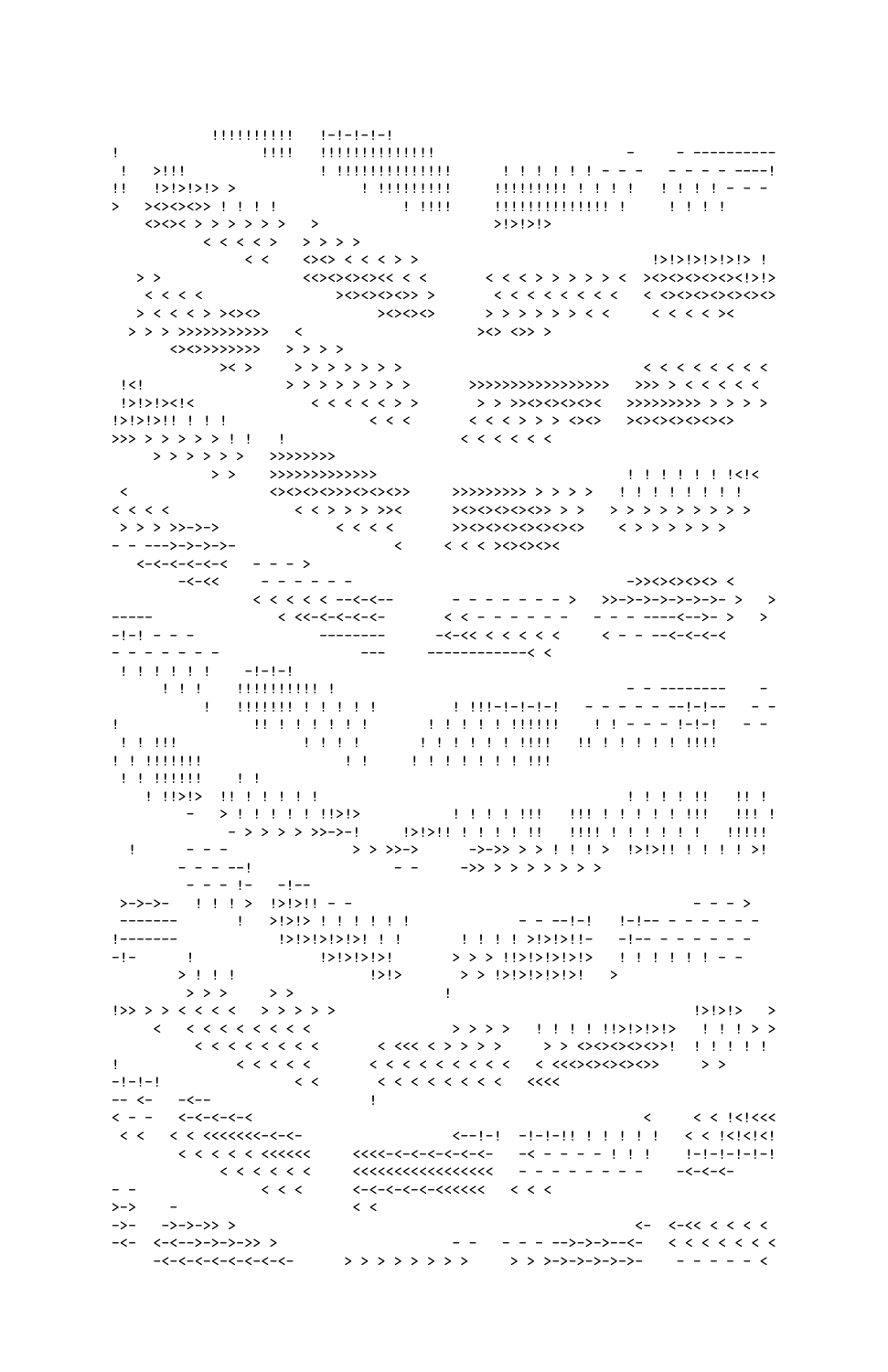$\frac{9}{2}$ , <, &,  $\frac{9}{2}$ , &,  $\frac{3}{2}$ ,  $\frac{3}{2}$ ,  $\frac{4}{2}$ ,  $\frac{5}{2}$ ,  $\frac{4}{2}$ ,  $\frac{6}{2}$ ,  $\frac{8}{2}$ ,  $\frac{8}{2}$ ,  $\frac{8}{2}$ ,  $\frac{8}{2}$ ,  $\frac{8}{2}$ ,  $\frac{8}{2}$ ,  $\frac{8}{2}$ ,  $\frac{8}{2}$ ,  $\frac{8}{2}$ ,  $\frac{8}{2}$ ,  $\frac{8}{2}$ ,  $\frac$ .).#.(.&.#.>.^.>.\*.&.^.%.&.%.).#.^.#.\*.#.&.%.#.(.^.\*.^.).^.>.^.&.%.&.).\*.&.(.\* ) .\*. (.%.) .^.\*.&.) .<.%.%.%.&.&. (.%.>.&.^.%.>.%.^.%.\*.) .<.^.&. (.<.&.^.>.%.%.) .>.<.  $.8.2, 1.8.3, 1.8.4, 1.8.5, 1.8.4, 1.8.5, 1.8.4, 1.8.5, 1.8.5, 1.8.5, 1.8.5, 1.8.5, 1.8.5, 1.8.5, 1.8.5, 1.8.5, 1.8.5, 1.8.5, 1.8.5, 1.8.5, 1.8.5, 1.8.5, 1.8.5, 1.8.5, 1.8.5, 1.8.5, 1.8.5, 1.8.5, 1.8.5, 1.8.5, 1.8.5, 1.8.$ . & . & . ) . & . Y . < . \* . > . > . > . ) %^ . Y . & . Y . > &&. \* . ) . # . Y . ^ . ^ . &<\* . # . & . < . %> % . ) . ( . ( . %  $>.*.*.*``$ , < . (. %) # . # . & . %, \* > ) . & . & . > . \* % , % . & . & . ) \* & . # . > . &  $)$  % > < . %, ^ . > %#\* %, . ) . \* . # . <  $\cdot$ %.  $\ldots$ , & . & . < ^ & \, & . # . & . & > > \* \* . \, . > . > ) ^ < \, . . . #&& ) \* . < . \, . ^ &# ) ^ . \, . ( > \* & ) . < . > . ) \, ^ ( &  $\%, (\, . \, \hat{\, .}\, \&\,\&\,\&\,\&\,,\, \mathcal{N},\, \mathcal{N},\, \mathcal{N},\, \mathcal{N})$  , ) , < , \*&&<& , # ,  $\%$  + >< $\%,$  ) , \*  $\%x \cdot \, > \, . \, \frac{1}{2}\%x \cdot \, .$  ,  $\&\,\hat{\, \cdot\,}\, \mathcal{N},\, \mathcal{N},\, \mathcal{N},\, \mathcal{N},\, \mathcal{N},\, \mathcal{N},\, \mathcal{N},\, \mathcal{N},\, \mathcal{N},\$  $\ast$  .  $\ast$  . &  $( .(.^-.&\mathcal{X}\mathcal{Y}\mathcal{Y}\mathcal{X}^{\mathcal{Y}})) .\&. ) > \mathcal{Y}(0.0,0.000) + ( ..2,0.0000) + ( ..2,0.0000) + ( ..2,0.0000) + ( ..2,0.0000) + ( ..2,0.0000) + ( ..2,0.0000) + ( ..2,0.0000) + ( ..2,0.0000) + ( ..2,0.0000) + ( ..2,0.0000) + ( ..2,0.0000) + ( ..2,0.0000) + ( ..2,0$  $.$ ). $>$ . $\hat{ }$ .  $(\%)$  .\*.  $(\%$  $\frac{1}{2}$ , \*  $\frac{1}{2}$  ,  $\frac{1}{2}$  ,  $\frac{1}{2}$  ,  $\frac{1}{2}$  ,  $\frac{1}{2}$  ,  $\frac{1}{2}$  ,  $\frac{1}{2}$  ,  $\frac{1}{2}$  ,  $\frac{1}{2}$  ,  $\frac{1}{2}$  ,  $\frac{1}{2}$  ,  $\frac{1}{2}$  ,  $\frac{1}{2}$  ,  $\frac{1}{2}$  ,  $\frac{1}{2}$  ,  $\frac{1}{2}$  ,  $\frac{1}{2}$  ,  $\frac{$  $. #&^{\sim}\%$ %.\*. (.%  $\dots$ #.)&&.\*. $\dots$ &.  $>$ .<.\*&&>#(%.).\*^%%^.#&))<.#.#%^&(.%>\*\*&.<.^)&&#.%.%#%<(.&.#\*  $. > .#. >& (*&. ). >. )$ .>.%%>(>)%.(<^>^&.&%<>(.>><<&.).\*)&&\*.(>)&&.>.%&>%%.&.)\*%  $(. & . & . & .$   $(*\%&\%~\%~~. & .$  $\%, \frac{1}{2}\%, \frac{1}{2}\%, \frac{1}{2}\%, \frac{1}{2}\%, \frac{1}{2}\%, \frac{1}{2}\%, \frac{1}{2}\%, \frac{1}{2}\%, \frac{1}{2}\%, \frac{1}{2}\%, \frac{1}{2}\%, \frac{1}{2}\%, \frac{1}{2}\%, \frac{1}{2}\%, \frac{1}{2}\%, \frac{1}{2}\%, \frac{1}{2}\%, \frac{1}{2}\%, \frac{1}{2}\%, \frac{1}{2}\%, \frac{1}{2}\%, \frac{1}{2}\%, \frac{1}{2}\%, \frac{1}{2}\%, \frac{1}{2}\%, \frac{1}{2}\%, \frac{1}{2}\%, \frac$  $. #. \% . & . \% . # ((% * . ^$  $k.k. \< k(\langle\%, \% \rangle \< *, \# \) * \%\; > k(\langle \times \rangle \# * ((. \#)) ) \< \*, \# \< \rangle \< k \wedge \< \dots$ #&^.#.&.#.#%<\*&>^.>.>.  $\frac{1}{2}$ ,  $\frac{1}{2}$  +  $\frac{1}{2}$  +  $\frac{1}{2}$  +  $\frac{1}{2}$  (%),  $\frac{1}{2}$  (+  $\frac{1}{2}$  +  $\frac{1}{2}$  ,  $\frac{1}{2}$  ,  $\frac{1}{2}$  ,  $\frac{1}{2}$  ,  $\frac{1}{2}$  ,  $\frac{1}{2}$  ,  $\frac{1}{2}$  ,  $\frac{1}{2}$  ,  $\frac{1}{2}$  ,  $\frac{1}{2}$  ,  $\frac{1}{2}$  ,  $\$ %.&)%<%.&>#&%.^&&<>.<>^)<&\*&(.>^##%.%#%#^.>^#%>.%\*#  $\frac{1}{2}$ .  $\frac{1}{2}$ .  $\frac{1}{2}$ .  $\frac{1}{2}$ .  $\frac{1}{2}$ .  $\frac{1}{2}$ .  $\frac{1}{2}$ .  $\frac{1}{2}$ .  $\frac{1}{2}$ .  $\frac{1}{2}$ .  $\frac{1}{2}$ .  $\frac{1}{2}$ .  $\frac{1}{2}$ .  $\frac{1}{2}$ .  $\frac{1}{2}$ .  $\frac{1}{2}$ .  $\frac{1}{2}$ .  $\frac{1}{2}$ .  $\frac{1}{2}$ .  $\frac{1}{2}$ . \*.>&&&&^&.>.%.>.%<#<%&#.%>^ #. &\*^\*). \*&<%%. >###<>%#\*. &)>%%^#\*\*. &)#<&. >&%^). %\*%< .>\*%%>.(%%%&.%^#.)<()^#(\*><<(<.^&&^%%%<&#).>)%\*%  $\frac{1}{6}$   $\frac{1}{6}$   $\frac{1}{6}$   $\frac{1}{6}$   $\frac{1}{6}$   $\frac{1}{6}$   $\frac{1}{6}$  ( & ( & < . > > ( . &  $\frac{1}{6}$  \* . ^ & & . \* ( ^ \* \* # \* & # . \* ^ # ) ) \* > .  $\%, \%, \&.(.)$  &< ^ & & \, ( & . ) . # \, \* \, > \, ) . \, > \,  $\frac{9}{2}$  > \* ^ . & . \* . > . \* ^ ^ > % % % ^ # . # . % % ( \* < ^ & . & %)  $(. > # > # \&\&\&* )\%$  ; #>><>&&) ) #\*<&(>%% ; ; ; ; ; ; ; << ; < ; = < ; + < .%.&)^%%)>#<)%.(.).(^(%%>).<\*(%(>(.>% #>#(&>%#%&%.%&&%.&)#<\*\*&()%%#%^%.)<<#%.# <.\, \*.>.\,\><(\*^(\,^&.#.&>\*&#(\,.\*&\<#^)&\*\_.\&\,\<<<>#\*\,.>(^)<&^&^)^.\,\).<\&&\*.&>\> &%)%.\*.&.).<.&&)<>(>\*(>>.)&%&%<.%)(\*).<< %)%#^&&&<%<&\*##)#&>(%(<\*#&\*%^<.#>&)(%% &<#%#^>^&%(.#.%.>.<>\*%%%<%)\*.%^&)#\*#(<><#^\_<\*\*(.#.\*.).%.).))%%%.\*>(.)^>)&&>.^& .&.\*.^#&&&#>><&<^%<&.&.#\*\*&\*&<%&)^#%&^%)>%(&& (%.^<#%&&)>(.&(<(&%&#)()<\*.\*&&%%%> %.).(.#.<.^.^\*^#%&&#\*>&<)<%.%.##&%\*&^.#>(#%>>>^ &&%\*^^&\*#.((&>^&%%#((&)^#>>.^<^( \*#)^^%^%<(.\*.\*.%.%.).\*^%%&(&>(%&<(#%.#\*%%).<#<\*<&&\*<)^.()&^#%>(&>&^<<\*\*%#\*^<>>>^  $\%$ %&(&>^)&)^#%&%#>^<>&%%><&^>\*.&.#&&>%#%><#\*.>^(<<>(%%\*#>\*<&%^%(&<&\*&)^).%<%%^&<& .^.).<.^.(.%.<\*>&)\*&)%&%&\*>>^^<&^%#&%<%&~<^(^^(^^>(&.>&\*<<.<#(&^#(^\*%#<&((\*^^\*(# \*.\*.&.>.<.<.#.(\*%&^%&\*#&(%\*&&#>>%#)^#(&>&%>&%%^&>)^%&&)\*%%#)%.)&#<&&\*<)%((^)&( #(&%\*%&^&)<\*#^()%%%(^^^^\*%&>&<%%.<.%&#&<&\*&^&)(&#^#(&^.&#%%^#%#`%&&%&%&\*&(%%(>.< . ^.>.%.#.&.<\*<^>\*)(%^\*\*#))#%)\*.(\*\*%\*\*^.%\*&&&(<^>&\*>&&\*#^^^)\*<>.%&\*%>)%.)(\*  $(x)$ &<&^\*%\*%\*&<&%)%&\*\*%\*).#.\*)##)\*&%#<&&))^%(>>\*<)<<>&&>&#^>%.%.\*%#)&((#&<)%%#%.%\*&> <\*>><^&^)).\*.(.%.#.%&<>(#&%%#%.&%<%<\*%)<<^>><%#<%>%%<\*&&&^%&#%.)%\*(&&&%&)<.\*#%>>%< \*.\*.%.%.\*.%.&%>%#^>(%#)>(.<))&&>#.&&&&&.%<>.^((&).^%\*&&<\*>>(&<&&&&%&).%#>(^.&^%( .>.\*.#.>\*^<\*^%&^(&^\*.\*.(<)(<#%.&&)&&&#%<&(%&%<&#.%)%><((^%%>\*(%<)<.<>><)^<(&&<%.) %)#&>%%%^(&>%.(.>.)#>##<(&#.&^<>)<&.<&(<&^&%%<%(>&%((><^).\*<^)&&>^#%#^%%^\_\*(\*%)% >\*(^>&.(.%.&.^.&>(%>>&&%.%^>%&%\*.%^>^#.&&>)\*%&)#<(%#>(.)(#%)>&^>\*&)%%<.&&#(&.&>^ #.\*.(.%.%.&%~\*<%\*%).<.<\*^>&##.(.)(&&&.))%)%~&%&%<>%%^^<~&)>\*<#%\*(#>>^)\*.>%<)&.^# . ^.&.#.%)&&&^<%.<.%#%()&)%%.%)(#&&\*&%\*>.&<>>(#&\*<.>^>.\*&^.((&.)&#%#<%\*>&%#(\*(%^ >.>^&>#^#^<.%.(.).)&<^>%^.&&\*&#)<.(\*(%#.%()(>.>>%.\*&\*(^\*>&<##(<.\*^\*^&.<%)^>.&\*&& - ^)^%)#.^.^.\*.&.#<^<^##.&.#&<(#\*#.&#(\*<.&<<&.\*&&>\*\*%)&.\*(()\*&^#(.&<)\*#.()>%&.&%#  $x_1, x_2, \ldots, x_n$ ,  $x_3, x_4, x_5, \ldots, x_n$ ,  $x_4, x_5, x_6, x_7, x_8, x_9, x_1, x_2, x_3, x_4, x_5, x_6, x_7, x_8, x_9, x_1, x_2, x_3, x_4, x_5, x_6, x_7, x_8, x_9, x_1, x_2, x_3, x_4, x_5, x_6, x_7, x_8, x_9, x_1, x_2, x_3, x_4, x_5, x_6, x_7, x_8, x_9, x_1, x_2, x_3,$ . \* . > . & . < . ( ( ) &>#%. & . # . %%\*&\*<%. )&)&%#& . \*)%^# . (&%&< . &<>#^ . #&&&> .<&^%(. ##%\*^ . %^&&%. % >.&.).)(%&<%).\*.%.&\*%<\*%).#.###^%\*<.<\*#>%.&%(<(.%)#\*).(##&&.#<\*#<.<%&<<(.>&&&(. .%.>&%^#.(.%.&.&.>>&\*>.>.%.&^^>^.%.^%)<%.)<(&><<.<\*<(#.<\*%%(.^%%%&.)#%^<&<.%)&<% &%><>.\*.%.).&.#&&#&^\*.^.).<%%#%.&.%(\*&>.<.>(^)^.&^^%%.%&&(^.).&#<%%.\*<\*(%.<.<)%>  $k.$ ).  $k.$   $k.$   $k.$   $\rightarrow$   $k.$   $\rightarrow$   $k.$   $\rightarrow$   $\cdots$   $k.$   $\rightarrow$   $\cdots$   $k.$   $\rightarrow$   $k.$   $\rightarrow$   $k.$   $\rightarrow$   $k.$   $\rightarrow$   $k.$   $\rightarrow$   $k.$   $\rightarrow$   $\cdots$   $k.$   $\rightarrow$   $\cdots$   $k.$   $\rightarrow$   $\cdots$   $k.$   $\rightarrow$   $\cdots$   $\rightarrow$   $\cdots$   $\rightarrow$   $\cdots$   $\rightarrow$   $\cdots$   $\rightarrow$  . ^ . & . \* . % . %>< . & . ) . & . & . & %\*\*> . ( . \* . ( &>>\* . % . < & %<^ . > . \* %%% ( . ^ . \*#% ( % . % . ^ ( &## . & . > % \* % "). + . ) .%.(>^.&.(.\*.%.).&)&&%.(.%.<.(#>&%.>.(.)&)%&.).%#^%^.#.&%&\*%.>.#^#\*\*.<.).%#(%<.> <.#.%.>.%.^.&.%.#)&.%.<.&.<.)#&\*<.#.^.#((<(.).\*%^>%.&.>.>^#.(.%.##<\*%.\*.\*.%&^.>.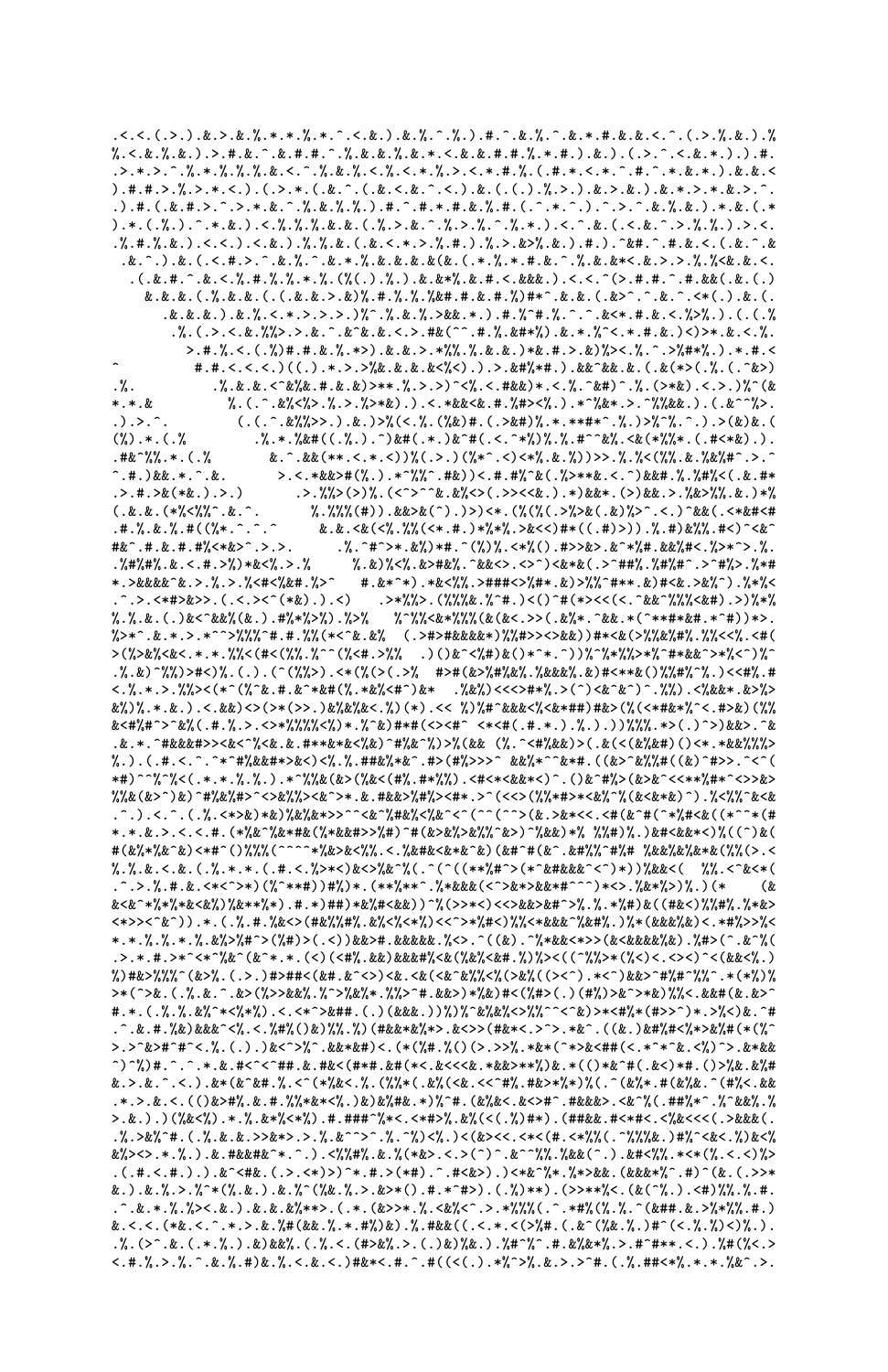$\cdots$  . . . . . . . and the contract complete the contract of the contract of the contract of the contract of the contract of the  $\omega_{\rm eff} = 0.2$   $\omega_{\rm eff}$ الدام المواسط الوامل  $\ddot{\phantom{0}}$ <u>الموارد المنتجر المرا</u> كمحتمد المسمحين كمكم ككم المناطق المحتارين  $-\frac{1}{2}$ الأستار ساجدات المار  $-$ <sup>-</sup>  $\hat{N}$ , .) ^) - . \_ ,−%,  $\begin{aligned} \begin{bmatrix} 1 & 1 \\ 2 & 2 \end{bmatrix} & = \begin{bmatrix} 1 & 1 \\ 2 & 1 \end{bmatrix} \begin{bmatrix} 1 & 1 \\ 2 & 1 \end{bmatrix} \begin{bmatrix} 1 & 1 \\ 2 & 1 \end{bmatrix} \end{aligned}$  $\begin{array}{ccccccccc} \n\frac{1}{2} & -\frac{1}{2} & -\frac{1}{2} & -\frac{1}{2} & -\frac{1}{2} & -\frac{1}{2} & -\frac{1}{2} & -\frac{1}{2} & -\frac{1}{2} & -\frac{1}{2} & -\frac{1}{2} & -\frac{1}{2} & -\frac{1}{2} & -\frac{1}{2} & -\frac{1}{2} & -\frac{1}{2} & -\frac{1}{2} & -\frac{1}{2} & -\frac{1}{2} & -\frac{1}{2} & -\frac{1}{2} & -\frac{1}{2} & -\frac{1}{2} & -\frac$  $\overline{1}$ ~%~%|%,%.;(.!%%,,.!|%%!.),,|.,|/%(:.%).);;..[|)!)[!|[%%.%%%.%%!)|%;!:%,);/%)%% ~%~!~.~%,;(|%%%/~.!,/,!.%,,|.||.)(:.|).):;..[|)!)[!|[%[.%,%::,%%)|%[.:%,);!%)%%%  $\hat{\gamma}_{s}^{\prime} \mid \text{1777}^{\prime}, \text{1777}^{\prime} \mid \text{1777}^{\prime} \mid \text{1777}^{\prime}, \text{1777}^{\prime}, \text{1777}^{\prime}, \text{1777}^{\prime}, \text{1777}^{\prime}, \text{1777}^{\prime}, \text{1777}^{\prime} \mid \text{1777}^{\prime} \mid \text{1777}^{\prime}, \text{1777}^{\prime}, \text{1777}^{\prime}, \text{1777}^{\prime}, \text{1777}^{\prime}, \text{1777$ ~%~!/%/%~;/~%|%,~%!//,..%|,~|||.)(~.))[):;.,;,,%:[!|[,:.%,%:%,%%;|%[%::,).!%)%%%  $\frac{1}{2} \sum_{r=1}^{r} \frac{1}{r} \sum_{r=1}^{r} \frac{1}{r} \sum_{r=1}^{r} \frac{1}{r} \sum_{r=1}^{r} \frac{1}{r} \sum_{r=1}^{r} \frac{1}{r} \sum_{r=1}^{r} \frac{1}{r} \sum_{r=1}^{r} \frac{1}{r} \sum_{r=1}^{r} \frac{1}{r} \sum_{r=1}^{r} \frac{1}{r} \sum_{r=1}^{r} \frac{1}{r} \sum_{r=1}^{r} \frac{1}{r} \sum_{r=1}^{r} \frac{1}{r} \sum_{r=1}^{r$ \_)\( ^././=)-^^)\_)\_== ( ^^)-^/.^.( //)==:,,/(,/||[./|,|[|,;;|%/%[!.(^%%,!(%%,%,/  $\begin{array}{l} \begin{array}{l} \mbox{1.5}\quad \mbox{1.5}\quad \mbox{1.5}\quad \mbox{1.5}\quad \mbox{1.5}\quad \mbox{1.5}\quad \mbox{1.5}\quad \mbox{1.5}\quad \mbox{1.5}\quad \mbox{1.5}\quad \mbox{1.5}\quad \mbox{1.5}\quad \mbox{1.5}\quad \mbox{1.5}\quad \mbox{1.5}\quad \mbox{1.5}\quad \mbox{1.5}\quad \mbox{1.5}\quad \mbox{1.5}\quad \mbox{1.5}\quad \mbox{1.5}\quad \mbox{1.5}\quad \mbox{1.5}\$  $\frac{1}{2}$  ,  $\frac{1}{2}$  ,  $\frac{1}{2}$  ,  $\frac{1}{2}$  ,  $\frac{1}{2}$  ,  $\frac{1}{2}$  ,  $\frac{1}{2}$  ,  $\frac{1}{2}$  ,  $\frac{1}{2}$  ,  $\frac{1}{2}$  ,  $\frac{1}{2}$  ,  $\frac{1}{2}$  ,  $\frac{1}{2}$  ,  $\frac{1}{2}$  ,  $\frac{1}{2}$  ,  $\frac{1}{2}$  ,  $\frac{1}{2}$  ,  $\frac{1}{2}$  ,  $\frac{1$ ika ini iliyak (hilikka hilaiki katik) kwa mavi<sup>6</sup>ili-∕hkati≡\ تحييش ويهجر ويحجم يتخصصهم الحياري الهروي خياليته المعجباتين  $- - - - - -$ .  $\cdot$ you ou loo quyu yaqoon u quyyou y **MALES ARALISED LASTER**  $\sim$  .  $\sim$ wa shekara wa Frid  $- - -$ -- Lelezio ik i menerativnih in profileranski k  $\mathcal{L}(\mathcal{L}(\mathcal{L})\cap \mathcal{L}(\mathcal{L}))=\mathcal{L}(\mathcal{L}(\mathcal{L}))$ ment and a probability المواجهة المراجي وجريب ويتجاهدوا التجيز الجيارون  $\sim$  . . - Loviece A  $\omega$  and  $\omega$  . The second second  $\omega$  $\cdots$   $\bar{\cdots}$ n viel (1116–144) in novel the concerning of the second service ۵÷. nyllenyyleisen vo states to an international a valokati shughadha iliyo kulokati kata kulo  $2 - 2 - 1$ المستمر والمنافس الحاج ning in m a la  $= 1.11 - 1.001$ ally a film for the s الزواوين المستشفر كملاوي ومعارضهم متبعد والمتروح مستشفين وجهم معرور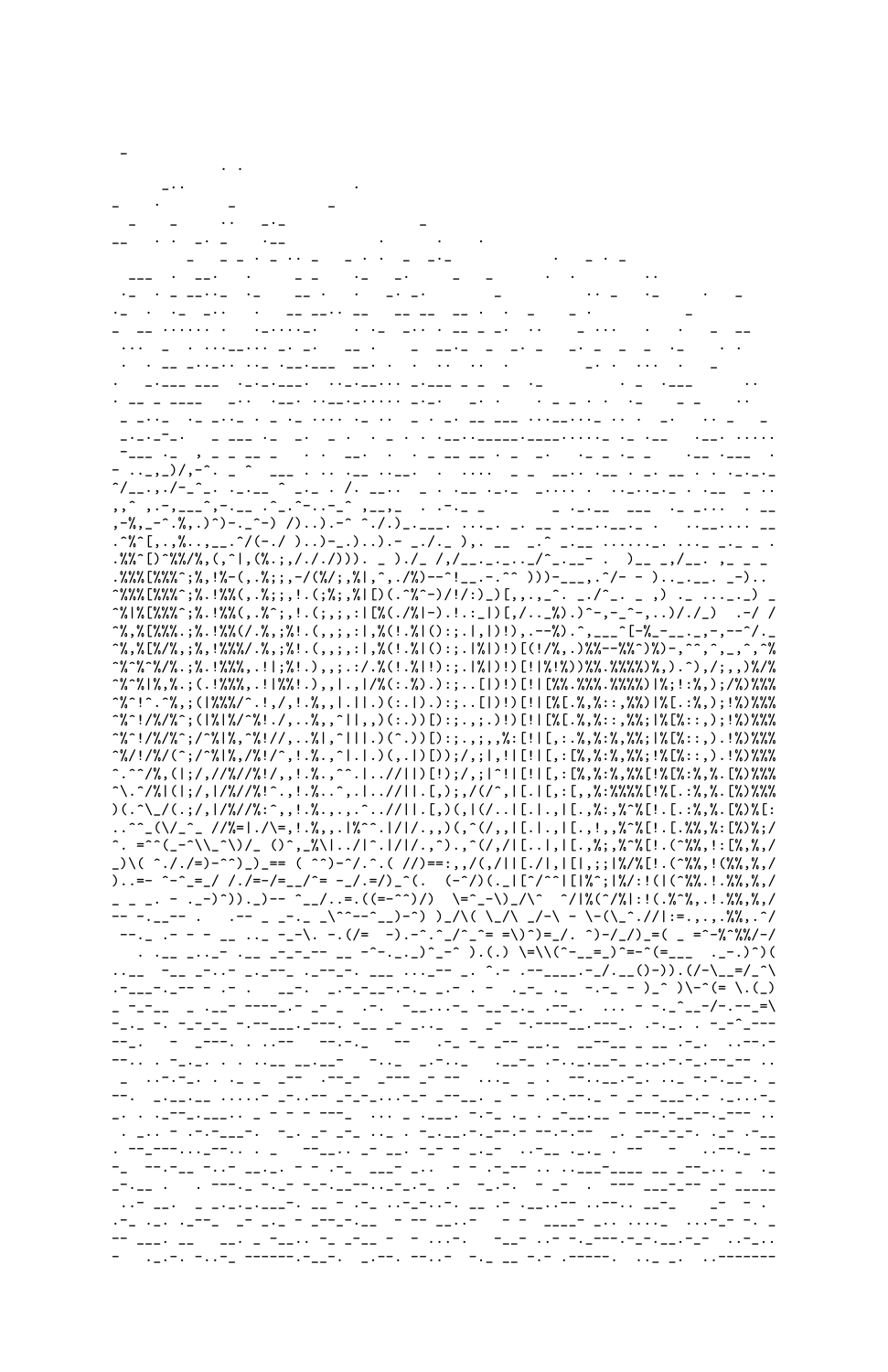| <<<<<<<<<<<===========--------//                                                                                                                                                                                                                                                                                                                                                                                                                                                                                                                                                                                                                                                                                                                                                                                                                                                                                                                                                                                                                                                                                                                                                                                                                                                                                                                                                                                                                                                                                                                                                                                                                                                                                                                                                                                                                                                                                                                                                                                                                                                                                                                                                                                                                                                                                                                                                                                                                                                                                                                                                                                                                                                                                                                                                                                                                                                                                                                                                                               |                                                                                                                        |
|----------------------------------------------------------------------------------------------------------------------------------------------------------------------------------------------------------------------------------------------------------------------------------------------------------------------------------------------------------------------------------------------------------------------------------------------------------------------------------------------------------------------------------------------------------------------------------------------------------------------------------------------------------------------------------------------------------------------------------------------------------------------------------------------------------------------------------------------------------------------------------------------------------------------------------------------------------------------------------------------------------------------------------------------------------------------------------------------------------------------------------------------------------------------------------------------------------------------------------------------------------------------------------------------------------------------------------------------------------------------------------------------------------------------------------------------------------------------------------------------------------------------------------------------------------------------------------------------------------------------------------------------------------------------------------------------------------------------------------------------------------------------------------------------------------------------------------------------------------------------------------------------------------------------------------------------------------------------------------------------------------------------------------------------------------------------------------------------------------------------------------------------------------------------------------------------------------------------------------------------------------------------------------------------------------------------------------------------------------------------------------------------------------------------------------------------------------------------------------------------------------------------------------------------------------------------------------------------------------------------------------------------------------------------------------------------------------------------------------------------------------------------------------------------------------------------------------------------------------------------------------------------------------------------------------------------------------------------------------------------------------------|------------------------------------------------------------------------------------------------------------------------|
| <<<<<<<<<<<<>                                                                                                                                                                                                                                                                                                                                                                                                                                                                                                                                                                                                                                                                                                                                                                                                                                                                                                                                                                                                                                                                                                                                                                                                                                                                                                                                                                                                                                                                                                                                                                                                                                                                                                                                                                                                                                                                                                                                                                                                                                                                                                                                                                                                                                                                                                                                                                                                                                                                                                                                                                                                                                                                                                                                                                                                                                                                                                                                                                                                  | ====***========= <sup>^^^^^^</sup> ^                                                                                   |
| <<<<<<<<<<<>>                                                                                                                                                                                                                                                                                                                                                                                                                                                                                                                                                                                                                                                                                                                                                                                                                                                                                                                                                                                                                                                                                                                                                                                                                                                                                                                                                                                                                                                                                                                                                                                                                                                                                                                                                                                                                                                                                                                                                                                                                                                                                                                                                                                                                                                                                                                                                                                                                                                                                                                                                                                                                                                                                                                                                                                                                                                                                                                                                                                                  | ^======================== <sup>^^^^^^^^^</sup> ~                                                                       |
| $\ll$ <<<<<<<<<<<<                                                                                                                                                                                                                                                                                                                                                                                                                                                                                                                                                                                                                                                                                                                                                                                                                                                                                                                                                                                                                                                                                                                                                                                                                                                                                                                                                                                                                                                                                                                                                                                                                                                                                                                                                                                                                                                                                                                                                                                                                                                                                                                                                                                                                                                                                                                                                                                                                                                                                                                                                                                                                                                                                                                                                                                                                                                                                                                                                                                             |                                                                                                                        |
| <<<<                                                                                                                                                                                                                                                                                                                                                                                                                                                                                                                                                                                                                                                                                                                                                                                                                                                                                                                                                                                                                                                                                                                                                                                                                                                                                                                                                                                                                                                                                                                                                                                                                                                                                                                                                                                                                                                                                                                                                                                                                                                                                                                                                                                                                                                                                                                                                                                                                                                                                                                                                                                                                                                                                                                                                                                                                                                                                                                                                                                                           |                                                                                                                        |
| <<                                                                                                                                                                                                                                                                                                                                                                                                                                                                                                                                                                                                                                                                                                                                                                                                                                                                                                                                                                                                                                                                                                                                                                                                                                                                                                                                                                                                                                                                                                                                                                                                                                                                                                                                                                                                                                                                                                                                                                                                                                                                                                                                                                                                                                                                                                                                                                                                                                                                                                                                                                                                                                                                                                                                                                                                                                                                                                                                                                                                             |                                                                                                                        |
| <                                                                                                                                                                                                                                                                                                                                                                                                                                                                                                                                                                                                                                                                                                                                                                                                                                                                                                                                                                                                                                                                                                                                                                                                                                                                                                                                                                                                                                                                                                                                                                                                                                                                                                                                                                                                                                                                                                                                                                                                                                                                                                                                                                                                                                                                                                                                                                                                                                                                                                                                                                                                                                                                                                                                                                                                                                                                                                                                                                                                              | *-------^^=========,,,,,,,^^---------<<<<<<<==,,,,,,,,=====                                                            |
|                                                                                                                                                                                                                                                                                                                                                                                                                                                                                                                                                                                                                                                                                                                                                                                                                                                                                                                                                                                                                                                                                                                                                                                                                                                                                                                                                                                                                                                                                                                                                                                                                                                                                                                                                                                                                                                                                                                                                                                                                                                                                                                                                                                                                                                                                                                                                                                                                                                                                                                                                                                                                                                                                                                                                                                                                                                                                                                                                                                                                | *****--------- <sup>^^^</sup> ====== <sub>・・・</sub> ・・・・・・ <sup>^^^</sup> ------<<<<<<<<<*** <sub>*・・・・・・</sub> ====== |
|                                                                                                                                                                                                                                                                                                                                                                                                                                                                                                                                                                                                                                                                                                                                                                                                                                                                                                                                                                                                                                                                                                                                                                                                                                                                                                                                                                                                                                                                                                                                                                                                                                                                                                                                                                                                                                                                                                                                                                                                                                                                                                                                                                                                                                                                                                                                                                                                                                                                                                                                                                                                                                                                                                                                                                                                                                                                                                                                                                                                                |                                                                                                                        |
|                                                                                                                                                                                                                                                                                                                                                                                                                                                                                                                                                                                                                                                                                                                                                                                                                                                                                                                                                                                                                                                                                                                                                                                                                                                                                                                                                                                                                                                                                                                                                                                                                                                                                                                                                                                                                                                                                                                                                                                                                                                                                                                                                                                                                                                                                                                                                                                                                                                                                                                                                                                                                                                                                                                                                                                                                                                                                                                                                                                                                |                                                                                                                        |
|                                                                                                                                                                                                                                                                                                                                                                                                                                                                                                                                                                                                                                                                                                                                                                                                                                                                                                                                                                                                                                                                                                                                                                                                                                                                                                                                                                                                                                                                                                                                                                                                                                                                                                                                                                                                                                                                                                                                                                                                                                                                                                                                                                                                                                                                                                                                                                                                                                                                                                                                                                                                                                                                                                                                                                                                                                                                                                                                                                                                                |                                                                                                                        |
|                                                                                                                                                                                                                                                                                                                                                                                                                                                                                                                                                                                                                                                                                                                                                                                                                                                                                                                                                                                                                                                                                                                                                                                                                                                                                                                                                                                                                                                                                                                                                                                                                                                                                                                                                                                                                                                                                                                                                                                                                                                                                                                                                                                                                                                                                                                                                                                                                                                                                                                                                                                                                                                                                                                                                                                                                                                                                                                                                                                                                |                                                                                                                        |
|                                                                                                                                                                                                                                                                                                                                                                                                                                                                                                                                                                                                                                                                                                                                                                                                                                                                                                                                                                                                                                                                                                                                                                                                                                                                                                                                                                                                                                                                                                                                                                                                                                                                                                                                                                                                                                                                                                                                                                                                                                                                                                                                                                                                                                                                                                                                                                                                                                                                                                                                                                                                                                                                                                                                                                                                                                                                                                                                                                                                                |                                                                                                                        |
|                                                                                                                                                                                                                                                                                                                                                                                                                                                                                                                                                                                                                                                                                                                                                                                                                                                                                                                                                                                                                                                                                                                                                                                                                                                                                                                                                                                                                                                                                                                                                                                                                                                                                                                                                                                                                                                                                                                                                                                                                                                                                                                                                                                                                                                                                                                                                                                                                                                                                                                                                                                                                                                                                                                                                                                                                                                                                                                                                                                                                |                                                                                                                        |
| ***--*********///////==<<<<<<<---------                                                                                                                                                                                                                                                                                                                                                                                                                                                                                                                                                                                                                                                                                                                                                                                                                                                                                                                                                                                                                                                                                                                                                                                                                                                                                                                                                                                                                                                                                                                                                                                                                                                                                                                                                                                                                                                                                                                                                                                                                                                                                                                                                                                                                                                                                                                                                                                                                                                                                                                                                                                                                                                                                                                                                                                                                                                                                                                                                                        |                                                                                                                        |
| ********////////////<<<<<---                                                                                                                                                                                                                                                                                                                                                                                                                                                                                                                                                                                                                                                                                                                                                                                                                                                                                                                                                                                                                                                                                                                                                                                                                                                                                                                                                                                                                                                                                                                                                                                                                                                                                                                                                                                                                                                                                                                                                                                                                                                                                                                                                                                                                                                                                                                                                                                                                                                                                                                                                                                                                                                                                                                                                                                                                                                                                                                                                                                   |                                                                                                                        |
|                                                                                                                                                                                                                                                                                                                                                                                                                                                                                                                                                                                                                                                                                                                                                                                                                                                                                                                                                                                                                                                                                                                                                                                                                                                                                                                                                                                                                                                                                                                                                                                                                                                                                                                                                                                                                                                                                                                                                                                                                                                                                                                                                                                                                                                                                                                                                                                                                                                                                                                                                                                                                                                                                                                                                                                                                                                                                                                                                                                                                |                                                                                                                        |
| `^^^^=======////////                                                                                                                                                                                                                                                                                                                                                                                                                                                                                                                                                                                                                                                                                                                                                                                                                                                                                                                                                                                                                                                                                                                                                                                                                                                                                                                                                                                                                                                                                                                                                                                                                                                                                                                                                                                                                                                                                                                                                                                                                                                                                                                                                                                                                                                                                                                                                                                                                                                                                                                                                                                                                                                                                                                                                                                                                                                                                                                                                                                           | <<<^^^^^^^^^^^======///                                                                                                |
| ^^^^^^^---=========/                                                                                                                                                                                                                                                                                                                                                                                                                                                                                                                                                                                                                                                                                                                                                                                                                                                                                                                                                                                                                                                                                                                                                                                                                                                                                                                                                                                                                                                                                                                                                                                                                                                                                                                                                                                                                                                                                                                                                                                                                                                                                                                                                                                                                                                                                                                                                                                                                                                                                                                                                                                                                                                                                                                                                                                                                                                                                                                                                                                           |                                                                                                                        |
| ^^^^^^-------- <sub>-</sub> ======                                                                                                                                                                                                                                                                                                                                                                                                                                                                                                                                                                                                                                                                                                                                                                                                                                                                                                                                                                                                                                                                                                                                                                                                                                                                                                                                                                                                                                                                                                                                                                                                                                                                                                                                                                                                                                                                                                                                                                                                                                                                                                                                                                                                                                                                                                                                                                                                                                                                                                                                                                                                                                                                                                                                                                                                                                                                                                                                                                             | ^^^^^^^^////////^=========^^                                                                                           |
| =^^^^---------****                                                                                                                                                                                                                                                                                                                                                                                                                                                                                                                                                                                                                                                                                                                                                                                                                                                                                                                                                                                                                                                                                                                                                                                                                                                                                                                                                                                                                                                                                                                                                                                                                                                                                                                                                                                                                                                                                                                                                                                                                                                                                                                                                                                                                                                                                                                                                                                                                                                                                                                                                                                                                                                                                                                                                                                                                                                                                                                                                                                             | --------------------/////////*****==== <sup>---</sup>                                                                  |
| ===#&##&&----**</td><td>. ^^^^^^^^---------=///////*********=^^^</td></tr><tr><td>&#&&&&#####-</td><td></td></tr><tr><td>&&#&#######</td><td></td></tr><tr><td>#&&##&&##&##</td><td>------=========---------/=======<<<<<<<<======</td></tr><tr><td>##&#*#***#&#</td><td><<<<<---==========,---------//////===<<<<<<<<==&</td></tr><tr><td>**##*****###&</td><td>^<<<<<<<<<============-////////---<<<<<&</td></tr><tr><td></td><td></td></tr><tr><td></td><td></td></tr><tr><td></td><td>*##v*vvvv**###********----------/========<sup>-------</sup>*---<br>&##&#*</td></tr><tr><td>v***vvvvv*v#*#*******----------------///////==^^^^^^</td><td>&&#&&&**</td></tr><tr><td>**v***vv*vv##&&*****---------///------//////////</td><td>&#&&##**#</td></tr><tr><td>vv*v*vvv*vv***&^^^---------/////////=//////</td><td>&###&**###</td></tr><tr><td>VV*V-V--V***#*##&--------#&#///////====</td><td><<<<<<###&#*###*v</td></tr><tr><td>-vv--v-v-v-v*#&#&&-----######&&///==</td><td>//////^^^<<<<<##&*###*#vv</td></tr><tr><td>v--vvv-v-vv***#&###---#&&#&#&#&#/</td><td>./////////<sup>--------1</sup>##&#**##**v*</td></tr><tr><td>--v---v-v---v*#&#&&&&##&#&&&#&&&&</td><td>****////^^^^^^^^^&##*##**v*vv*<br>**##***<sup>_^^^^^^^</sup>#&####*#v*vv*-</td></tr><tr><td>---^^-^^^vvvv***###&#####&#**&#&&&&<br>^^^^---^^---v-***###&#&#*#**#**##&##</td><td></td></tr><tr><td></td><td><<&#&&##*--#&&&&&##&&*#**v****--</td></tr><tr><td></td><td>--^-^-^-^-yvv#**#&#&#*####*###&&#&#&#####&#&&&&//##&&&&###&##**#v***v-vvv</td></tr><tr><td></td><td>-^-^.^^^^^-^v-vvv#*#**#*#*vv#####*#&#&&&###&####&////&&&&&&#&&&&&***vvv**-vvvv-</td></tr><tr><td></td><td></td></tr><tr><td></td><td>^^^.^^----**v*###*vv*v**vv#***##******###*&#&#&&&&#**##*##**#**vvvvv---^--</td></tr><tr><td></td><td>.^.^^^^--vv**v***vvv**v**v****#*###*#*###**##&&##&*#***###*##**vv*-v--v-^-^-</td></tr><tr><td></td><td></td></tr><tr><td></td><td>VV.VVV^---VVVV***-VVVV-V-VV****####VVV*V*##*#*#*####**VVV*V*V*VV-V----^-^.</td></tr><tr><td></td><td></td></tr><tr><td></td><td></td></tr><tr><td></td><td></td></tr><tr><td></td><td></td></tr><tr><td></td><td></td></tr><tr><td></td><td>v-----v----v^^-^-^^^^---^-^^-----vvv--v------vvv**vvv---vvv--v-vvv^^^.^.^vvv</td></tr><tr><td></td><td><math display="block">\verb v-v.v. . ``----- ``---v-v-v-v-v-v-v*-v*vvvvv-vvvv-vv-''-'''vv -</math></td></tr><tr><td></td><td></td></tr><tr><td></td><td>--^^--^.^.^^^.^---^-^^^^--<sup>^^</sup>-----y------<sup>^^^^</sup>---<sup>^</sup>-^^vv-vv-</td></tr><tr><td></td><td>- --^^^^^^^^^----^^-^-^-----v-vvv<sup>-^-^-^----^-^^^</sup>vv.v.-v---</td></tr><tr><td><math>-</math> e eeee- vvv<sup>2222</sup></td><td></td></tr><tr><td>eeeee</td><td></td></tr><tr><td>eee e<br>ee</td><td></td></tr><tr><td>e e e<br>ee</td><td></td></tr><tr><td></td><td>eeeeeeeee --vv.vvvv--vvvv.^^^^.or.^-vv^---^^^^^.v.v-v-vv - -</td></tr><tr><td></td><td></td></tr><tr><td></td><td>^.v.vv.vv.vv-v- -</td></tr></tbody></table> |                                                                                                                        |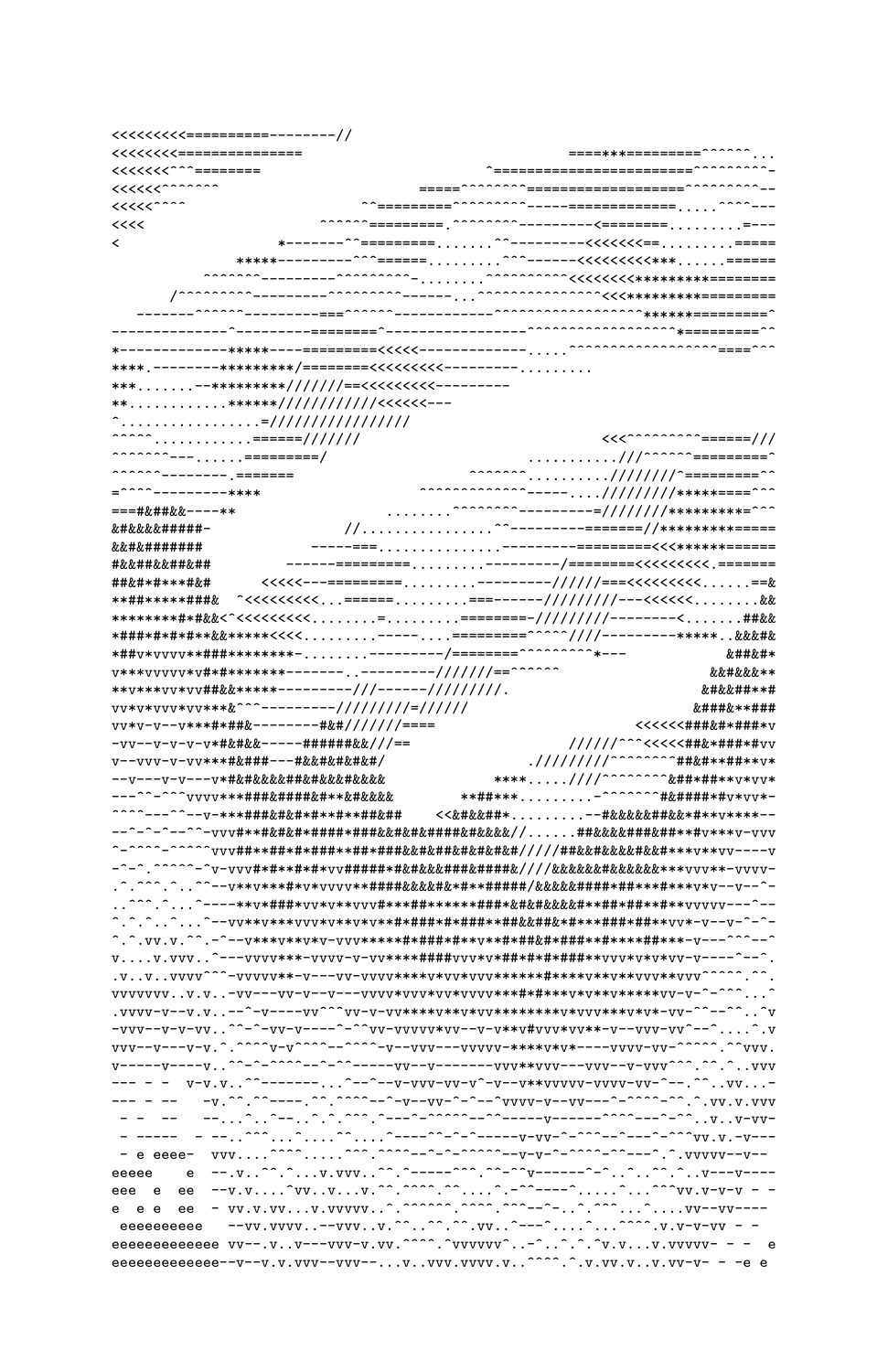$\frac{1}{2}$  $\overline{C}$  $\zeta$  $\overline{(\checkmark)}$  $\langle$  $<<$  $\mathcal{C}$  $\prec$  (  $<<$  $\begin{tabular}{c|c|c|c|c} $\left( \text{C}_{1,1}, \text{C}_{2,1}, \text{C}_{3,1}, \text{C}_{4,2}, \text{C}_{5,3}, \text{C}_{6,4,3}, \text{C}_{7,4,4}, \text{C}_{8,5,4}, \text{C}_{9,6,6,6}, \text{C}_{1,7,1}, \text{C}_{1,7,1}, \text{C}_{1,7,1}, \text{C}_{1,7,1}, \text{C}_{1,7,1}, \text{C}_{1,7,1}, \text{C}_{1,7,1}, \text{C}_{1,7,1}, \text{C}_{1,7,1}, \text{C}_{1,7,1},$  $\langle$  $<<$  $\left($  $\lt$  $\left($  <  $\left($  <  $\lt$  (  $\lt$  (  $<<$  $\left(\ll\right)$  $(\leq$  $<<($  $<<$  (  $\left(\ll\right)$  $(\lt\lt$  $\lt$  ( $\lt$  $\lt$  (  $\lt$  $<<$  (  $(\lt\lt$ <<(  $\epsilon$  $\lt$  (  $\lt$  $<<$  (  $\lt$  (  $\lt$  $\overline{\phantom{a}}$  $<<$  (  $(\lt\lt$  $\lt$  (  $\lt$  $(\lt\lt)$  $\begin{split} \begin{minipage}{0.5\textwidth} \centering \begin{tabular}{|c|c|c|} \hline & & 0.011 \\ \hline 0.011 & 0.011 \\ \hline 0.011 & 0.011 \\ \hline \end{tabular} \end{split} \end{split}$  $-111 \sim 10^{11}$  and  $\sim 10^{11}$  $\langle \Pi \rangle$  .  $\overline{11}$  $-111 - 111$  $- - - - -$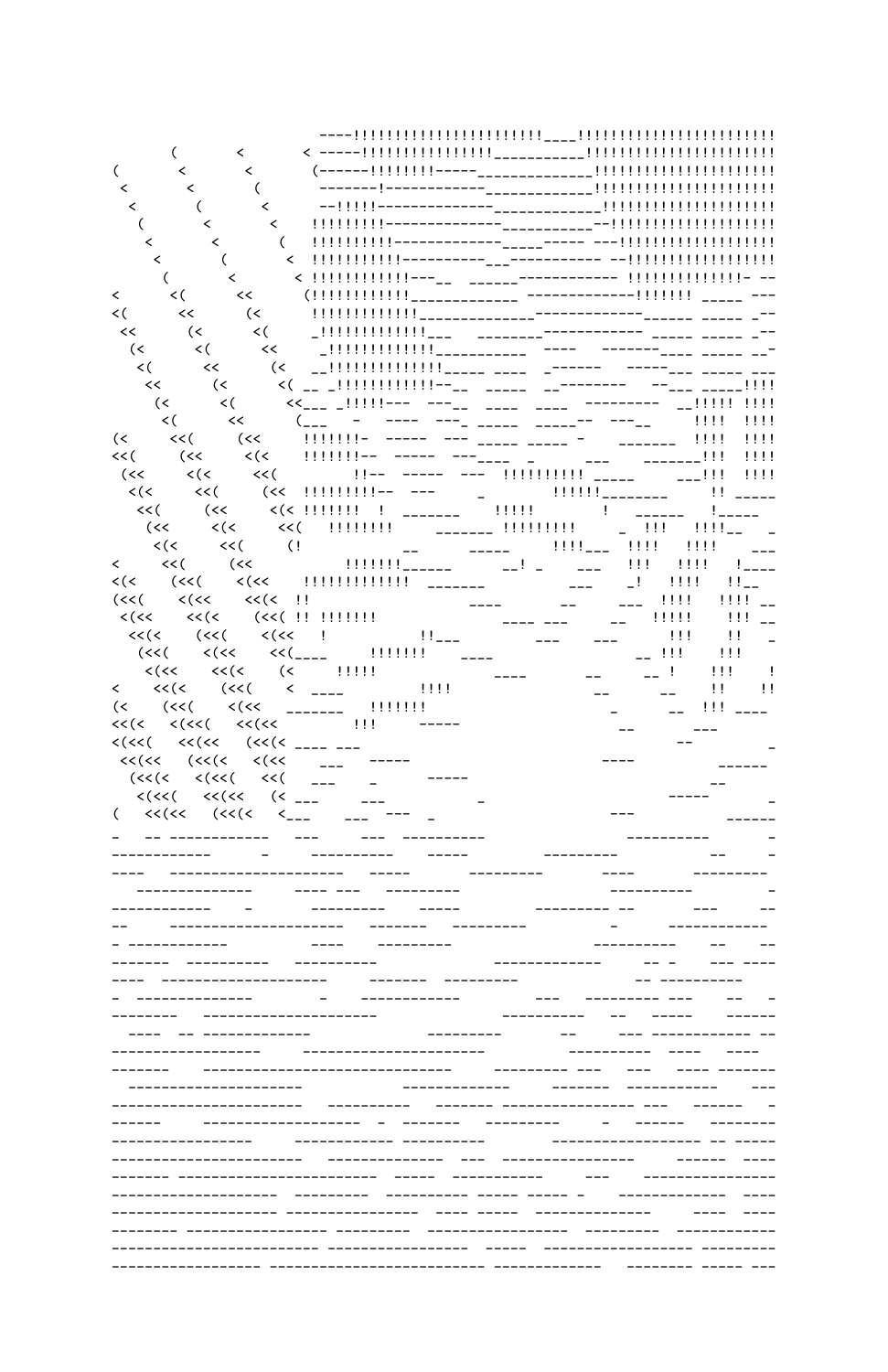$*/.*$ ..\*..\*/./.\*/.\*/..\$#W\*/\$\*/./.\*\*. #.\*/\*M/\*/..\*M.//\*//./\$.\*#.//.//.\*.\* .\*.\*\*. M//.//.\*..\*/W\*W\$M/#//./.\*W.\*\* //.//M//\*\*.\*/.\*//\*/.\*\*\$W\$.#//.\*.\*#  $/**/.//**//./.!/*./**/*//.*M.*..*/$  $**/.//**/.//. **$ \$.\$/\$/.W/.\*\$.\*/.\*\*.\*  $*$ /\*\*/.//.\*.. $MM*//W/.$ \$//.\*/.\*/./.\*M  $\ldots$ //\*\*/\*/..\*..\$.\*WM\*\*W.\*.\*\*/./..#M  $. //W/.W*/. // **/**/**W**/W*. **/. //$ \*#.\*/.\*M\*\*/.//.\*.###.\*#\*W\$.//\*#/\* #.\$/\*W/.\*..//W/W.//\*\*M.\*.\*\*..//.\*  $.*/*/.***.**.$  \$ / . \* # . \* / . \* \* . # / . \$\$ . \* \* . \* \* .  $*$ .W/.\*\*..\*.\$\*/.#..\*M\*W/.//#M..\*/\* ..\*. W\*###M\*M../#.\*M.//MM#M#.\$#.\* \*\*/.\$/.\$.\*//\*\*/.//###M\*.W\*M\*\*W.W  $1/***$ W.\*/\*\$/\*//./..\*.\*\$/.MM#\*/.M.  $/**.*/*.***/./.*//*//*W/./WW$/*/W.$ .//\$W.\*/\$\$\*/#\*/\*\*/\*\*\$.#.\*\*/MMW\*# \*/.W/\*/#M\*.\*/\$\$W\$.#M\*#..\*#.//W/ .W//.WW./.#WM.//\*#/\*/.\*//W\*M\*M# \*/..\*..\*\$.\*W.WMM\*..\$M\*W..\*.\$\$M#  $*$ .. $W#.*/.*$ ../WM/.#\*.#/\$.\*.\$/.\*/  $$./$$$ \*.\*/.\*\*.\*#.\$/M\*\*.#\*WW\*#\*\$\$ . M#WM. . #/\*M. \*W/\*/. \$/#\*//#\*. M\*# /..\*M#\*M\*\*#WM/.\*/\$\*.\$#/.#W\*//\*  $/**/'./.$  M\$..//.//#\*..\$/\*/W\*\*/\*# W//.M\$W\$/.\*W\*/\$\*\*..W/#\$WM//\*M. W\$\*//##/#/.\*//.#/M#/\*\$\$\*\*../#M ..W/\*\*#MWW\*\*.\*/.W\*/###.\$\$.W\$\* \*/.\$/..\*W\*\*.M/.#\*WW\$/\$\*/WM##\* \*W.W\$WWWW//\*W/.\*.#\*/\$\$/.\*.\*\*\$ /\*MW.MM./..\*\$\$\*M.//W#W#\*.#/\$. #//WW.\*/.M\*\$#W#.#/W/#W###\*#./  $/$ .\*\$.\*\*\$.\*/.\*..M#\$\$\$\$#\$#/../ \$#WW\*//.\$M.\*W.MM.W.\*#/M\$W\$\*M #\*/\$#\$#//\*W../M\*\*WM#/\*\*MM\*/\$ W/\*\*\$.\*#MW#\*WM#W.\*\*/\*M#\*/.\$\$ ..#\$W#.\*M\$\*\*/\$MM#\*..\*\$\*#.WM\$ #/W.\$/\$M\$#\*##/#\*M.W/.\*WW#\*. \$..#W\*/W.//.MM\*/M\$WM#\$#\*##\* \$#\*..WMM/\$\*//.\*#\*\*\$\*\$\$WW#W\$ W#.MWM.W/\*##MM/.\*W##\$#W..\*\$ #W\*WMW#W\$\$\$\$#..\*MW//MMM#//W W#/WMWW.#/W#\$M\$.MM#.#M.MM\$ M#W##/M# \*\$WMW#\*\$/#M#M#M\*M M.#\$.\*#W\$\*##//\$\*\$#W/.\$M#W/  $M*WW*//$ . $M/$ ##.#M. $M/W.*$ \$W\$#W M#\$M/WMMM\*\$MW\*/MW#.M\$\$\*\$MW W#.\*#W\*WW/\$WMW\$\*M#M##/W.\$ . MW/#\$.\$M#.\*W\*#\$\*#\$M\*.WMW ##\$./#\$/\$#\$/.#\$MW..\*M./#\* \$#.\*M\*/M\*##W\$/WW#\$\*.\*/W#M W\$\$WMW\$M\*#\$\$.\*\*MMM/\$WM.#W \$##\*\*##WM##\$W\$W\*/.#W\$\$\$M \$MM/#\$//\$M\$#\$M.\*/\*\*W\*\$\$# MW#\*W\$\$\$\$M\$#W#M##/W#WM  $.$ \$MM\$W#/\$.\$..\*MMWMW#MW#. M#M/M M#MW\$\$#MMMM M\$\$\$WW #M#\$MW\$#\$WW\$\$##WWM\$#\$#M \$WM\$W\$#/M\$\*M\*#.\*/\$M#.MW #/#M\$\$/\$W/.\*\$M##M##\$\$/\$ \$\$M#\$WMM/\$#W.W\$W\$MW#WM#  $$$ #W\*#M\$W.##W#M/\$#/#MMWW **SWAMMACHTMAGHAMMAGHAM** 

#/.\*..\*/\*/.\*M#\*\$#M\*/M\*/\*\*..\*/./MM/\$  $W*/$ ..//./.\*/\$.#..#W\*//\*//.//\*\*\$\$/MM \*/.\*/..//.###/.\*M/#/.\*\*/\*\*/\*#..W.W/ \*\*/#//\*\*.\*/W\$W/.MWW\*/.//./W#\$W\$M\$\*\*W /..\*/\*\*.MM\$.#\$\*\*/.\*../..//\*\$/#W#\$\*WW /.#..\*.#\*\$.W\$\*\$/\*/.\*/.\*\*..\*.WMW.M##\*  $W*$ .\$/.\*\* $W$ .\*# $W#$ ..#..\*..\*\$M/#\*#\$\$/ $W$ , \*.\*/..//.\*#WMM#\*.\*\*.\*//\*#.\$W\$#WM\$\*#\* //.#.\*#/./\$W#.#\$\$\*#..//.\*/W\$#M\$.M###M .\*/.\*\*.\*\*/.\*M\*W\$##M.//\*W.\*\*W\$##W##\$\$/  $. / . .$ \$/\*\*.\$//.M.\*#W#\*/\*\*/.//\*#.#/.\*#M# \*/.//\*//\*\*/#\$/###W//.//./.\$\*/WM#WMMW\$ MW\*#\*/..M/.\$/\$W.#\*..#/W#W\$\*/.//\$\$.WW. /M\*\$.\*\$#//.\*\$\*\*/\$\$\$\*WW\*\*W\*/..//\*\$/M#\$\$ \$MW#\*W.\*/./#\*\*/\*\$#\*\*\$M\*#.W#.\*.MM..\$.#W \*M\*\$.M\*/M/.\$M###W\*#W\*M#\*\$/\*/..\*.W/M\*/# #\*/.W/W\$WW#\*.MW../#M\$\$\*\$/WW/W//./.W#.\$ \*#\$\*\*#WW.W\$#\*\$/./..\$#\$W/\$\*WM/W.//\*\*/.\* \*\*M##.\*\$M\*/\$M//\*/.\*W.W#/WMMW/\$\*//./M#// \*..M/##MMMW\*W/.\*/\$\*..\*WMW.W\$W\*/\$M\*.\$/M\* /.//\$###\*..\*#\*#/\*M../MM##\*#\$#W/#//W\$\$.\* \*#W\$#M\$MMW\*\$.\*M.\*M./#M\$MMM/W/#.#/\$\*M\*\*\$ \*/#/MWW#\*/.\*#M\*//\*WMW//\$\$\$\*M/#\*.\*\*/#\*/W W/#/\$\*##M//\*//M\*\$\*//M\$.\*##W#/##\$.\*M\*//\*M #WW/\*/M\$M/M\$..//.W/\$\*.\$\$M.#\$.#M\*\*/##/W\$#  $$8.WW/W//$ #\*\$\*/W.###/..M\$M\*/.#W\$\$#\$\*\$.\$W\$ W..M/MM..\$WM\*WW//.//./W\$\$W##\$\*\*\$W\$#.\$\$.W /M\*W#\$\$\$\$.\*/.#/.\*\*MMM\$.MM\$\*MMW..W#.WW.M# .\$##\*/\$.W/\*/\$W#.\$#/\$#\$W\*MW\*\$\*/\$\*/#W\*..\$#M W/M\*#\$\$M.#\$.M/W\$\*/W/WM\*W\*/W.\*W\*#\$\$/.MMMWW ##MWW.\*\$\$W/M\*/\$#.M/WM###/#\*W/M\*..\*MW#W##W M\$\*M\*#M#/WM/..MW./MMW\$W\*\$W\*/\*//\$WMW#\$#M\$W \$#M\$#W\$M.#M.\*#/MW##\$WMWMWW/\*//./#W\$#MMMW# MWM.M../MM\$/WM#M\$\$M##\$##M/W\*\*/./W\$\*MMM###\$ M#\*W#WM.#W/\*//.MW\$MW\$W####MM#\*\*/MWM\$MM#WWW W\$W.\*MM#M/.\*/W#W.#M\$/WW/M.WW\*#/.\*/MWM#\$\$\$\$ M\$/WM.\*\*/\*MW#/.##WM#MWW\$MW\$#MW.\*W\$M\$MMW#WW #/WW../#WM#.\*/#MMMMW.W##M\$WWWMMM#\*#\$W\$W\*M\$ W/W#/#\$\$W/M.W###..#\$W#WWM\$MW/W#/\*\*/MW#\$#\$.# M\$\$\$##W#M#WW.#\$MM/W.W\$.\$W\$/W\*\$#.WM\*W/\$W#\$W# .WMM\$/\$M\$WM#\$/#.W##W#\$W##\$M\$\$W\*#/.\$W\*/W\$M\$\* /#\*/MMWM\*W#WMMWMMM/M.W/WW.#M#\$##M#/\$\$#MW\$W\$ WMW/M\$\$M/MW\*\$W#/.\$.\*\$.MM#M/W##MM#/#\$#M#W.MM /\*W.MW.W\*\$MW\$##W.\*/\$\*#\$\*/\$##\$\$\$\$W#.\*#.M.W#W# \*W..//#WM#W#\$M.\$#\$\*\$/WW.WM#\$MW\$\*M\$W.\*//\$\$#M/ \$/M\$#\$M\$.WW\$WM\$#..#/W\*W#M#\*###W#MMM.W#\$W#WMM M\*#W\*W#MMWWMM\$#\$##W.#.M\$/WMMW\$\$WMW\$#.#W#MM#\$  $$#.*$$ #W\$W#\$W#M##\*.#\$\$\$W\$W\$WM\$.\$MW#M##\*/M#W\*# .\$.\*###\$WMM#\$\$MM#.#\$W#\$W\$W.\*\$/\$W#M/MM\$\$\*#MW\$\$ /#\$//\$M\$#\$\$M\$MM#WW\*MMWWMMW\*\$MM\*MW#\$M\$.#MW.\$M\*  $MM/*$ WMWWW#MMW.#\$M\$\*.\*\$MMW#WMW\$\$\$\*MW\*W.W###\$ . W#\*\$#.##.\$W\$\*###M\$M###\$\*WMWW#MW\$MWM\$MW\$W#W\$\$ W.M\$MM\*W#M#MW.\$\*MW##M\*#\$##MM###\$M\*#M##\$##\*#\$W MWW#MWW#W.\$WW##W#M\$\$#\$.\$/#W#\$\$M\$MM#W\$\*##\*W\$\*W \$.#\$#MM#/WMW\$\$WMM\*\$W\$#\$W\$\$W/\$MMWW\$M\$M\$WW\$#.M\$W WM##M\$\$#WW/##\$W\$\$/WM#\$#\$\$/\$\$MW\$WW\$W\$W/\$W\$W\$W## ####M#\*W\*#M.MMWM##MW\$W##WW#/#.\$#MWM\*WW\$\$MW#WWM M\$W\$M\*#M#M\$W#.MMW\$W\$M####W###M/MW\$W/W\*/MM/MW#W M#MMMW\$W\$MM\$.\$WW#/\$\$\$\$M\$#\$##W\*.\$MM\$#M\*MW.\$.#WMM #MWM\$#\$#\$\$\$\$\*\$#M#.M####WMW\$\$MMW/W\$#\$\$#/W\*#\$\$MM# \$MMWW\$#W\$M#\$\$/\$MM#W.WWMMWWM\$W\$M/\$/#MM\$WMM\$MM\$M# MM\$/M##WMM#MWWM\$MM/\*\$#\$M#\$\$\$#\$W\$MWM\$M\$#\$M#M\$##W W\$M\*\$\$#M\$WWW###W\$W\$\$M\$MM\$MW#M\$\$\$.M\$.\$WW\$MMW##\$M M\$WW#\$#/MW\$WW#\$\$\$.WMM#WWWWM##\$MWMWWWW\$M.\$M\*#W\$\$W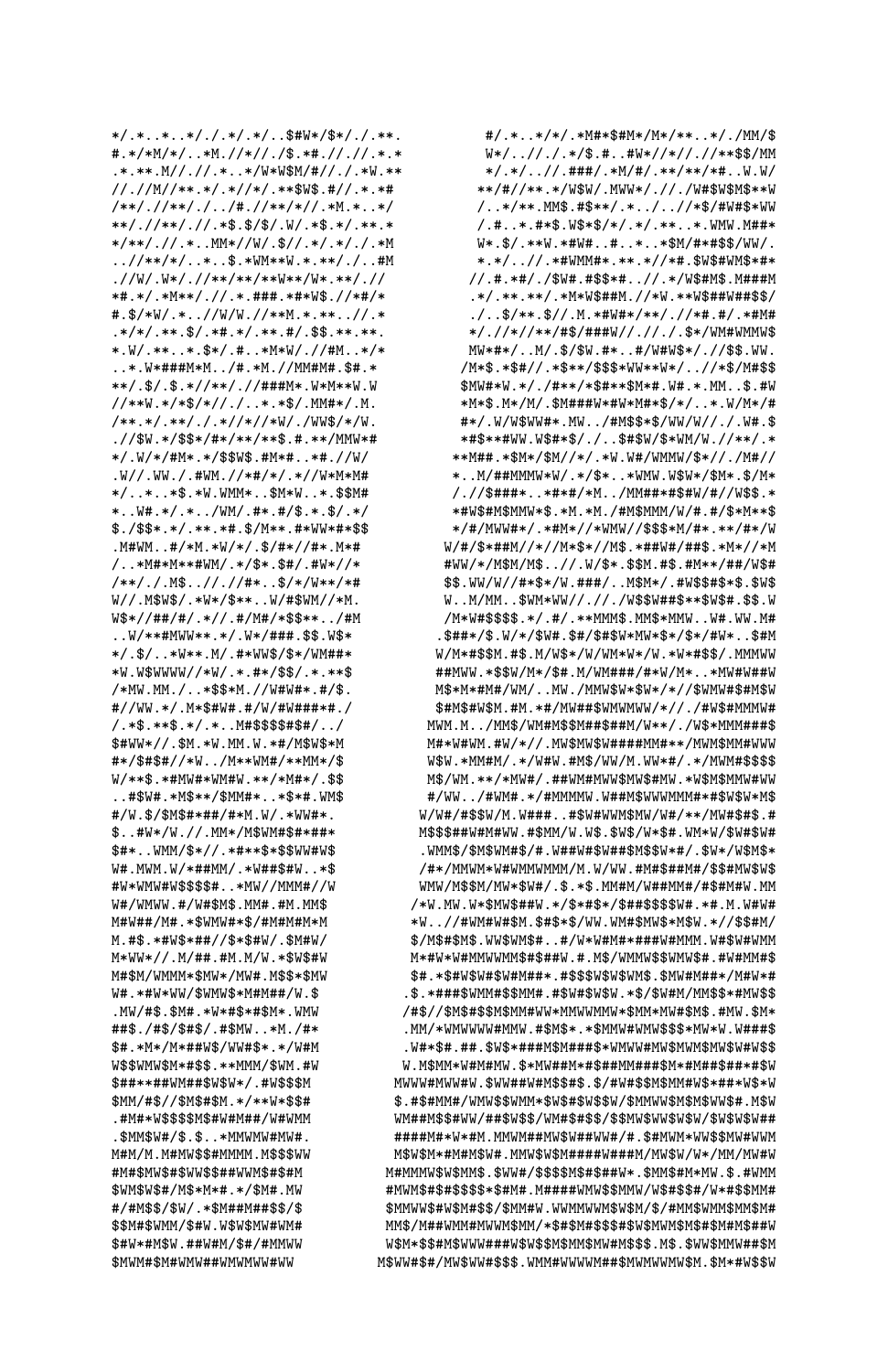|                                                      |  |                                                 |       |  |                               |  |           |                              |                     |  |  | ^;^:':]^^))[&'):*"'")['^.&]*)^;")[(&[^*^"*.;]:]&[*;^".*")&'"^]&][&*&([['".:.;'):                                                                                                                                               |
|------------------------------------------------------|--|-------------------------------------------------|-------|--|-------------------------------|--|-----------|------------------------------|---------------------|--|--|--------------------------------------------------------------------------------------------------------------------------------------------------------------------------------------------------------------------------------|
|                                                      |  |                                                 |       |  |                               |  |           |                              |                     |  |  | '':';[:^.(";.(;))&"'^(;[&;.;])]))"]])[*)":*;).:.*;^^'().^"([".:*'&:^.'[]*)*&:&.[                                                                                                                                               |
|                                                      |  |                                                 |       |  |                               |  |           |                              |                     |  |  | (()."&]^*;(^:.:::]]&(*(;&&"**)'))")""()".:;[[)]**.&.''^.[:[.("];)^.]";;;(".)"&                                                                                                                                                 |
|                                                      |  |                                                 |       |  |                               |  |           |                              |                     |  |  |                                                                                                                                                                                                                                |
|                                                      |  |                                                 |       |  |                               |  |           |                              |                     |  |  | ;^;*;)':";^")]""*()(&);""'"[.)&))'.^("'^)"&[:::'&;*;;;;;&(([&:*^.:')(;&]*([*                                                                                                                                                   |
|                                                      |  |                                                 |       |  |                               |  |           |                              |                     |  |  | [;]]&""' (:():("[()["^']["*'.))))&()*.*:]^^[^&::([]^(;;;;;^*)).^"[*^(^];)[.^('."                                                                                                                                               |
|                                                      |  |                                                 |       |  |                               |  |           |                              |                     |  |  |                                                                                                                                                                                                                                |
|                                                      |  |                                                 |       |  |                               |  |           |                              |                     |  |  | .*(.^[[.*[)((^]["';];::(*^(].)))))&&';]&;^^')[::]]^".;;;;;'"([**](*^;'^(.:)(:)*[                                                                                                                                               |
|                                                      |  |                                                 |       |  |                               |  |           |                              |                     |  |  | ;)'""":)^&"((.(&(:.&^.&*"'*;.))))*(;;()&;;^)*)::;):";;;;;;^['.).;^*^(]("&[^(:;((                                                                                                                                               |
|                                                      |  |                                                 |       |  |                               |  |           |                              |                     |  |  |                                                                                                                                                                                                                                |
|                                                      |  |                                                 |       |  |                               |  |           |                              |                     |  |  | . ^ '"*^[] ; (((^(.^(] "] : ^[: ; ) . ) ) . [(&.*: ; ; ^)*&: : ' [) ^^; ; ; ; ; [; : "^&.**^) : (](] "[*" '                                                                                                                    |
|                                                      |  |                                                 |       |  |                               |  |           |                              |                     |  |  | )[([.&[']&&(((;:^^]"':'^:*(].).)';);))]];^;***::'*::;;;;;;'^';'(.:*^.];)*;'.'""[                                                                                                                                               |
|                                                      |  |                                                 |       |  |                               |  |           |                              |                     |  |  |                                                                                                                                                                                                                                |
|                                                      |  |                                                 |       |  |                               |  |           |                              |                     |  |  | (*."^&.);)'((('(^^"&;(&[[:'.).)^"[&)&[*;^;[*&:::].:[;;;;;;;';.:")*^[[[.]"(*.^(]                                                                                                                                                |
|                                                      |  |                                                 |       |  |                               |  |           |                              |                     |  |  | *^[](&*.*"&((((*(^^"::)[**&(.).);*)[;;^];^;]*"::;"(*);;;;;()']:'[.*^)[;]*^*;&&                                                                                                                                                 |
|                                                      |  |                                                 |       |  |                               |  |           |                              |                     |  |  |                                                                                                                                                                                                                                |
|                                                      |  |                                                 |       |  |                               |  |           |                              |                     |  |  | );(])&&*&]&((((*:^^""*;;);[).).&^*:".);^;**.::)[^*(;;;;;[.')[:'^^^)*):&*"&&)&]                                                                                                                                                 |
|                                                      |  |                                                 |       |  |                               |  |           |                              |                     |  |  | ']&;;&&.)[&(((((([^")^^)'^^&.).).^^]^.)(;^;:*;:''*););;;;;[['"'.**.))*]*.^&"^."&                                                                                                                                               |
|                                                      |  |                                                 |       |  |                               |  |           |                              |                     |  |  |                                                                                                                                                                                                                                |
|                                                      |  |                                                 |       |  |                               |  |           |                              |                     |  |  | :&];[&&[&&"((((]::^":*[]']^;.).).].;."*:;^;:*):(;^'.&;:;;;;:':[)(':")^";]&"&[[&'                                                                                                                                               |
|                                                      |  |                                                 |       |  |                               |  |           |                              |                     |  |  | $[] \& **{'kk})*; (((("`[`");: "(``*, .).). " "***:[]); `;; **&: "&.`])";;;;;*;`'(()')`:.[]).&[]"$                                                                                                                             |
|                                                      |  |                                                 |       |  |                               |  |           |                              |                     |  |  |                                                                                                                                                                                                                                |
|                                                      |  |                                                 |       |  |                               |  |           |                              |                     |  |  | ;':)""&&(;)((((;;:^")("';[&).).)]&*&)(;^;:*':[]()*';^;;;):;.(:[."[)[:).;)'[[&'                                                                                                                                                 |
|                                                      |  |                                                 |       |  |                               |  |           |                              |                     |  |  | $[*);''&\&\text{\texttt{""}}(((([] .\texttt{""}(":}; \&: \& \ldots) .) .)'[][:,(:,;;;*) : (^* : [);;[:,;]'\&\text{\texttt{""}}(. : \text{\texttt{""}}(. : \text{\texttt{""}}(.)''; *^*) * \ldots)$                             |
|                                                      |  |                                                 |       |  |                               |  |           |                              |                     |  |  |                                                                                                                                                                                                                                |
|                                                      |  |                                                 |       |  |                               |  |           |                              |                     |  |  | &)]*&&'&&(((:&["^"&("'."::.).)."[*("(((';:*':.**:*^;:;;):&^^""".[);;];])*"&&'                                                                                                                                                  |
|                                                      |  |                                                 |       |  |                               |  |           |                              |                     |  |  | ]]&^*^&&)&:(((&*^.^"^&")&(&^.)();'])'((";:*^:):*)[.;.;;;).^^[""".();.(.;)";]"'                                                                                                                                                 |
|                                                      |  |                                                 |       |  |                               |  |           |                              |                     |  |  | '(("['^&;;:(.(;)^"*""^&";].))))'*."(((;:*":[^*)).;^;;;[^^)"^"""])'"".*);;&('                                                                                                                                                   |
|                                                      |  |                                                 |       |  |                               |  |           |                              |                     |  |  |                                                                                                                                                                                                                                |
|                                                      |  |                                                 |       |  |                               |  |           |                              |                     |  |  | (]").^;&:;^(;("^.[^"^&)[.*'".)[).:;'])*(((;:**:':^.##;\$;;;(&^;:""".&)].;(")^*";'                                                                                                                                              |
|                                                      |  |                                                 |       |  |                               |  |           |                              |                     |  |  | "*[]^*:&[('(](;:*]^"['^)())'.)":*'*'& *(((;:* :*;[#\$(;.';;#(;])("."");'):]):[]*'                                                                                                                                              |
|                                                      |  |                                                 |       |  |                               |  |           |                              |                     |  |  |                                                                                                                                                                                                                                |
|                                                      |  |                                                 |       |  |                               |  |           |                              |                     |  |  | [((]*^^&::&.:(;"]::"**:^(:;].) ))′ ( (((;:*]:] * ('*(;;;%%;)):")[.)&^&^')"]*&'                                                                                                                                                 |
|                                                      |  |                                                 |       |  |                               |  |           |                              |                     |  |  | *(.^['.&]&;((([["");*[) ] ]); & ''" ;(((;:* " & : [ [ ;;;#;*&""](")]^.^:)[];"'                                                                                                                                                 |
|                                                      |  |                                                 |       |  |                               |  |           |                              |                     |  |  |                                                                                                                                                                                                                                |
| $; ([&;]]&(^{\circ}: "\prime( ] [)(;");([\cdot$      |  |                                                 |       |  |                               |  |           |                              |                     |  |  | $( ] ( ] )$ . $ ] ( ( ( ( ( ( : ) * * ; ; "\$ ; \& ( : : : : : )_{\&}, "*) ] [ ; . '$                                                                                                                                          |
| )()^[*&&[";(^('"'::") [;                             |  |                                                 |       |  |                               |  |           |                              |                     |  |  | , " [ ; "]&(((^((([ ' ) [ * ';\$%;;^&.::.).*^]*.'."&'                                                                                                                                                                          |
|                                                      |  |                                                 |       |  |                               |  |           |                              |                     |  |  |                                                                                                                                                                                                                                |
|                                                      |  |                                                 |       |  |                               |  |           |                              |                     |  |  | ;.] & ; ] ((( ((( * ( ;  . ' ;\$. ; " ; ) "] ^ . ) ((* [&] : " (& '                                                                                                                                                            |
| *(&:;""&]"*:;:]'.&^") ( &                            |  |                                                 |       |  |                               |  |           |                              |                     |  |  | $[ " " ; ]" (()((( . : ) . ' );$ ; * ''&:])][](]]&(**'                                                                                                                                                                         |
| $((::![\&(*)^{\sim\mathsf{num}})(: \hat{~}))$ :      |  |                                                 |       |  |                               |  |           |                              |                     |  |  | ; ] : : [ ] ^(( ((( [ " ^ _ .'; ];( *(;]])[;':^";*")'                                                                                                                                                                          |
|                                                      |  |                                                 |       |  |                               |  |           |                              |                     |  |  |                                                                                                                                                                                                                                |
| ;(]:;:)&'(;.[&*[[ :^) & &                            |  |                                                 |       |  |                               |  |           |                              |                     |  |  |                                                                                                                                                                                                                                |
| .(.:.:;&];&^&&]( & ^)].                              |  |                                                 |       |  |                               |  |           |                              |                     |  |  | * ) " ( '']^ ( [(](^ * ^ ] (%';: ; * ((*)))*];^]:.)'<br>' " " ( [ ] *(] ( ( ( ' ( . #\$ * ;;^ ' ]"))]*;&]]^"&)'<br>' " ( [ ] *(] ( ( ' ( . #\$ * ;;^ ' ]"))]*;&]]^"&)'                                                         |
| ;(.:[&&&"&**'*& ) ] ) : [                            |  |                                                 |       |  |                               |  |           |                              |                     |  |  |                                                                                                                                                                                                                                |
|                                                      |  |                                                 |       |  |                               |  |           |                              |                     |  |  |                                                                                                                                                                                                                                |
|                                                      |  | $((.*)^{\{[k]\}*]}.^{\prime};;^{\frown}\$ *): ; |       |  |                               |  |           |                              |                     |  |  | ( ^&" " ( ] '(] ( : & " "# ( : ';] ] .['.')]]]:;&[)'                                                                                                                                                                           |
|                                                      |  |                                                 |       |  |                               |  |           |                              |                     |  |  |                                                                                                                                                                                                                                |
|                                                      |  |                                                 |       |  |                               |  |           |                              |                     |  |  |                                                                                                                                                                                                                                |
| )(.[ $\& * : ( : \cdots ) : \cdots$ ;                |  |                                                 | ) * [ |  | ; & [ * )][ ( "(.:* ) ^#% ^ ( |  |           |                              |                     |  |  | ; & ' :*.&&:.["^.^)'                                                                                                                                                                                                           |
| .(.^;**&;'&('"&^ " ')" [[                            |  |                                                 |       |  |                               |  |           | * ]&& & ' ] "(" ( : ' ##%    |                     |  |  | $\left[ \begin{array}{c} 1 \\ 2 \\ 3 \end{array} \right]$ ; ) ' [&: ' [ [ ) [.;; ; ) '                                                                                                                                         |
|                                                      |  |                                                 |       |  |                               |  |           |                              |                     |  |  |                                                                                                                                                                                                                                |
| *'^^***;:).':)^( ^ ) : [                             |  |                                                 |       |  |                               |  |           | & ( ) ']; & ; (^:' \$#[ * &  |                     |  |  | $^{\circ}$ ] ( :]; [[[]]; [)&&&)&                                                                                                                                                                                              |
| *":;*^^(&.''.^.: [)* &[[ ' "&] ' [ ]]] ) ( :\$%\$' & |  |                                                 |       |  |                               |  |           |                              |                     |  |  | ' ] &:)':[[[)^;;^())]                                                                                                                                                                                                          |
|                                                      |  |                                                 |       |  |                               |  |           | $k$ ' ' (]]]: [ (%\$ & [ . : |                     |  |  | "]; $& [&x : [[[[])'() * x)]$                                                                                                                                                                                                  |
|                                                      |  |                                                 |       |  |                               |  |           |                              |                     |  |  |                                                                                                                                                                                                                                |
| $*(.*)$ "*&(]';''&^):&;)* ( [ * (&. : & ]]]]:        |  |                                                 |       |  |                               |  |           | $\mathbf{\$^n$ , $\hat{}$ ;  |                     |  |  | ^ *']]][^[[[^(""&[&)]                                                                                                                                                                                                          |
| *".&[;*.:]*.'^^^.(:^)*[ '[                           |  |                                                 |       |  |                               |  |           |                              |                     |  |  | ;;(*[;["[[["':**.")]                                                                                                                                                                                                           |
|                                                      |  |                                                 |       |  |                               |  |           | & ; & ;]]]]%# [ [ ) : [ .    |                     |  |  |                                                                                                                                                                                                                                |
| *'.][.*^(";.'[;^(]**)*.) [ .                         |  |                                                 |       |  | $\&$ ' * ' ]]][               |  | $\sim$ 1. |                              | ( &                 |  |  | $]$ [;)'.(]."[[([.*[&".]                                                                                                                                                                                                       |
| *".[*"*^:"'^(^[&.*[*[)&[)                            |  |                                                 |       |  | $& ( ' # ] ] ]$ $' ]$ :       |  |           |                              | <b>&amp; :</b>      |  |  | $]$ "; $]$ (&;((;[[:."*([^[:                                                                                                                                                                                                   |
|                                                      |  |                                                 |       |  |                               |  |           |                              |                     |  |  |                                                                                                                                                                                                                                |
| *^.&[('];]&([)"^"&"*;*\$*"[[* "&; #%\$ ]]]][         |  |                                                 |       |  |                               |  |           |                              | );&:;.              |  |  | $], [.] [^* \times [[] : . *^* "(')]$                                                                                                                                                                                          |
| *&("":)'*&^&^&'^[.**(*\$\$*[^] #&\$##* "]]]] ) ] ^   |  |                                                 |       |  |                               |  |           |                              | :;*)['              |  |  | $]$ [;"*).[.[[['')*.]*"&                                                                                                                                                                                                       |
| *):^^^:**.[.*)&^;"**;*]'\$[\$\$_#&].;(**]]]](& [')   |  |                                                 |       |  |                               |  |           |                              | $")$ ; * ; '        |  |  |                                                                                                                                                                                                                                |
|                                                      |  |                                                 |       |  |                               |  |           |                              |                     |  |  | $]$ ;;')&"*[[[.^"*;](]"                                                                                                                                                                                                        |
| *[^])*]'^)&;*;;^:&**)*:;.[^";^']^]'][]]]]'[*(^]      |  |                                                 |       |  |                               |  |           |                              | "]:^;(              |  |  | $]($ ;"'"))*[[[:'^*::.)(                                                                                                                                                                                                       |
|                                                      |  |                                                 |       |  |                               |  |           |                              | ")"'(*              |  |  | ]*;);.^;.["[[].**&)('                                                                                                                                                                                                          |
| *)).[*(&&:&;".*^&*]*(*:;:&[:)^"*&*&](]]]]&).*.(      |  |                                                 |       |  |                               |  |           |                              |                     |  |  |                                                                                                                                                                                                                                |
| *':";;^;&.&((.(^)("*:*&*.]](:^(.)((]']]]]^)]];       |  |                                                 |       |  |                               |  |           |                              | ",,, <sub>,</sub> " |  |  | $]$ );:*[:)]["[;])*]]^;"                                                                                                                                                                                                       |
| *^]]*"*:&^&:^']^':**"**(.)")[^)]:)*]*]].]^[(^"*      |  |                                                 |       |  |                               |  |           |                              | $":\&:\.)$          |  |  | ]';:&***.[*["'"*]**::                                                                                                                                                                                                          |
|                                                      |  |                                                 |       |  |                               |  |           |                              |                     |  |  |                                                                                                                                                                                                                                |
| *).;".]:&[&.()^^*):*&*"'.:(.*^*"].&]"]][]^:^.([      |  |                                                 |       |  |                               |  |           |                              | $"\&))$ .)          |  |  | $( ] (: C^{\sim n} [ [ [ ( : ] * ] \; ] \; ]$                                                                                                                                                                                  |
| *&;))'("&".:)&'^&&]*'**;.]()(^.&'&&]']]^]^&;*]]      |  |                                                 |       |  |                               |  |           |                              |                     |  |  | "'")';[).]];:[.:^'[([];;*]^.]"                                                                                                                                                                                                 |
|                                                      |  |                                                 |       |  |                               |  |           |                              |                     |  |  |                                                                                                                                                                                                                                |
| **^"([:'&(];)&*.'*.*"*.).:&).^()^&.])]";]^.*")[      |  |                                                 |       |  |                               |  |           |                              |                     |  |  |                                                                                                                                                                                                                                |
| *^^;;[::&""'(&'.][.*&:*"[:&^]&]).]&]*[]^:'(^)        |  |                                                 |       |  |                               |  |           |                              |                     |  |  | " [*) (*) " [] . ; : ' . ' : . [ : [ : ; &*] (" ( )                                                                                                                                                                            |
| *""*;[:)&;*;]&'.").*][&].;*&'^[]"";]:]*"]^[':&.(     |  |                                                 |       |  |                               |  |           |                              |                     |  |  | "[[)''*]^]^;:"'*("[:[];)*]^&[]                                                                                                                                                                                                 |
|                                                      |  |                                                 |       |  |                               |  |           |                              |                     |  |  |                                                                                                                                                                                                                                |
| *;[")";:&.]*.&'.*).*')]'.(;.:^.^&;(])];[.^&*;(('     |  |                                                 |       |  |                               |  |           |                              |                     |  |  | :^().&)^.'.]:.:^'^[:[;;]*]:^^&                                                                                                                                                                                                 |
| *]'""&:'&&&&&&*.:^.**]([."*:.^^).^.]]];*]^'&"']:     |  |                                                 |       |  |                               |  |           |                              |                     |  |  | $:\&[]\&.:']']:(\&)^\frown]$ $[:(\&;^\frown*)]$ $[:]$                                                                                                                                                                          |
|                                                      |  |                                                 |       |  |                               |  |           |                              |                     |  |  |                                                                                                                                                                                                                                |
| *;'''.:;&(&']&:.*].**[*;.;[('^:).[.][];)^^;&&);'     |  |                                                 |       |  |                               |  |           |                              |                     |  |  | *'&)"^:^:(*]::[*[&[:(&;&*](]*'                                                                                                                                                                                                 |
| *('''(].&)&*'&].;*.(])^&;^)[""]].];&"^)^]^.'         |  |                                                 |       |  |                               |  |           |                              |                     |  |  | ]&.))*(^^;.])*).[:^';;*].]:"                                                                                                                                                                                                   |
| **'''^[:&]^]^&].*[.**";'();^[("'*];]^'"^.(^[^.;      |  |                                                 |       |  |                               |  |           |                              |                     |  |  | ^;()":'^[&*];[".(([:^";)*]'.;:                                                                                                                                                                                                 |
|                                                      |  |                                                 |       |  |                               |  |           |                              |                     |  |  |                                                                                                                                                                                                                                |
| *]'''.'*&.[][&;"(".)[:^*.&;*;;[::^.];]^*.^*'''[:^    |  |                                                 |       |  |                               |  |           |                              |                     |  |  | $(':)$ $^{\circ}$ : " $^{\circ}$ ) [&*&.&.*[:'[; ^*]&*(]                                                                                                                                                                       |
| *&'''^[.&::);&*^)&.)[]^()(^.;;[&*).]^]^[&^[)[:^&.    |  |                                                 |       |  |                               |  |           |                              |                     |  |  | $\hat{C}$ [;).' $(\hat{C}$ ]["']&^""; $(:[[; "*]' * : ($                                                                                                                                                                       |
|                                                      |  |                                                 |       |  |                               |  |           |                              |                     |  |  |                                                                                                                                                                                                                                |
|                                                      |  |                                                 |       |  |                               |  |           |                              |                     |  |  | ))'''(^['','&[(:[^;'*]["((^[^{)}}}}^[)':^[^{^{)}}}^[\]^{^[^{}}}^{\]```\{[`{\}}^{\]^{\]^{\]^{\]^{\]^{                                                                                                                           |
|                                                      |  |                                                 |       |  |                               |  |           |                              |                     |  |  | """*:) :: [*: (. "["""*: {\displaystyle } : : [\] :: [:: [\] :: [:: [\] :: {\displaystyle } :: {\displaystyle } :: {\displaystyle } :: {\displaystyle }} :: {\displaystyle }} :: {\displaystyle }} :: {\displaystyle }} :: {\d |